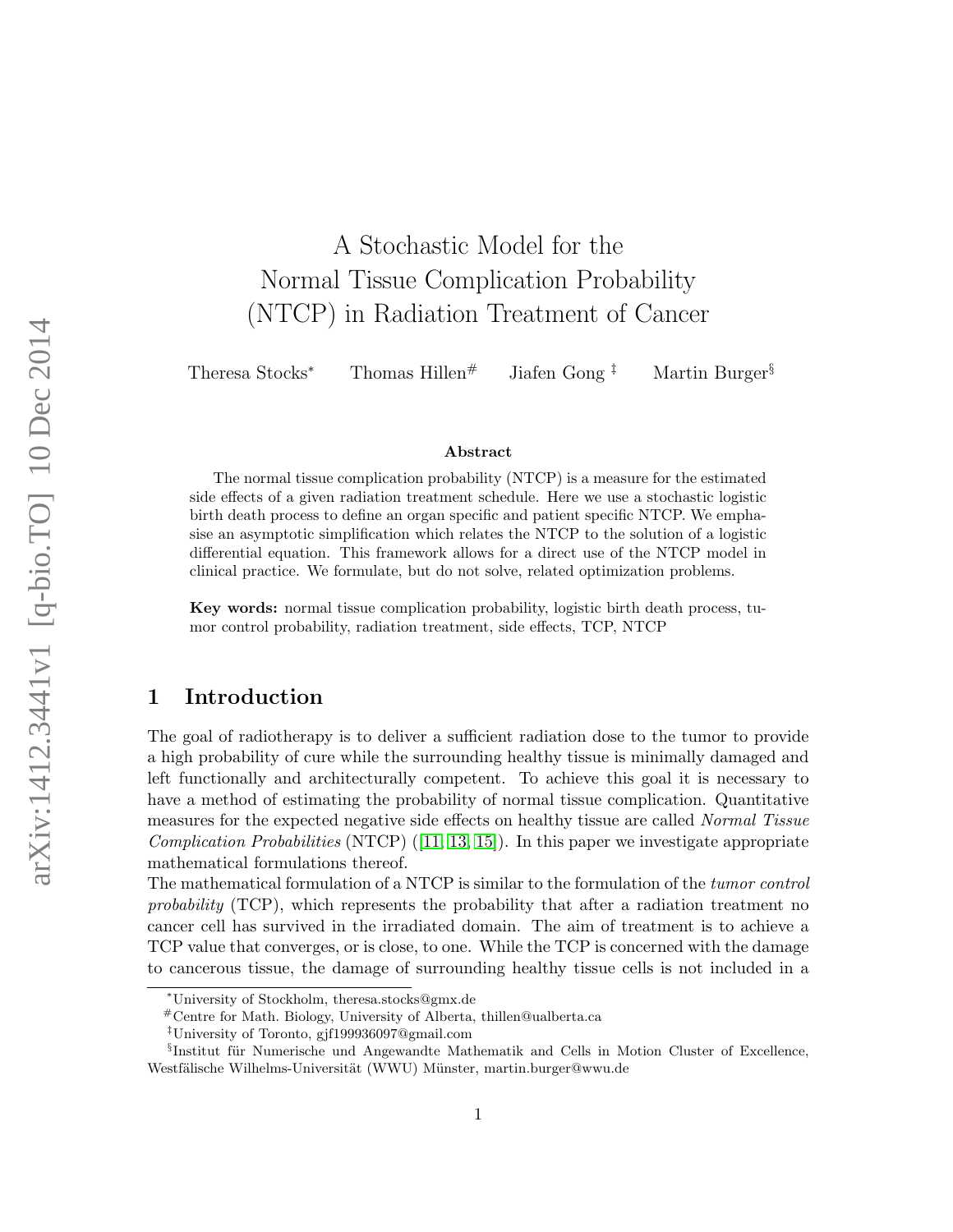TCP model. Hence here we develop a cousin model, the NTCP, and we use the existing TCP models as guidelines for the development of NTCP models for healthy tissue.

The formulation of a useful NTCP model has many challenges. NTCP models must be patient and organ specific. Details of the organ's function, the microenvironment, the biochemical pathways, the geometric structure, and the radio sensitivities are needed. For each organ (and each patient), we need to estimate a critical size such that the organ can still function. It is impossible to achieve this in an one-fits-all approach. Here we strive to prepare the development by providing a mathematical framework in which organ specific details can be included in an NTCP model. At the same time we strive to find a model that is not over burdened with complicated mathematics, and rather allows for a simple inclusion in clinical practice.

The radiation damage to healthy organs and possible organ failures are inertly stochastic events, which cannot be predicted with certainty. The language of NTCP must, therefore, come from stochastic processes. In this paper we focus on the mathematical aspects and we show that

- Logistic birth-death models can be used to define a treatment-, patient-, and organspecific NTCP (see Section [3\)](#page-9-0).
- The NTCP can be estimated through the solution of the mean field equations, which allows for an estimation of a maximal tolerable dose  $D_{\text{max}}$  for each patient (see Section [4\)](#page-17-0).
- We formulate (but do not solve here) an organ and patient specific optimization problem for radiation treatment with side effects. We have to leave it to future research to identify the necessary parameters for each organ/patient, and to perform the optimization (see Section [5\)](#page-18-0).

Since the TCP and NTCP are closely related, we first review some TCP models before we extend them to NTCP modelling. One important ingredient is an estimate for the survival fraction  $S(d)$ , given a radiation dose d. We will review the corresponding linear quadratic model (LQ-model) in Section [2,](#page-2-0) where we also review models for the TCP. In Section [2.3](#page-5-0) and Section [2.4](#page-7-0) we discuss the NTCP approaches of Lyman and the critical volume approach. Section [3](#page-9-0) is devoted to our derivation of a stochastic NTCP model based on a stochastic logistic process [\[4,](#page-20-0) [1\]](#page-20-1). It turns out that the mean field equations of this process play an important role. Firstly, the mean field equations are of the form of a standard logistic differential equation plus a perturbation which depends on the variance. If the variance is small, or if the carrying capacity is large, then the mean field is basically a logistic equation. Moreover, we show that the region where the NTCP becomes critical (i.e. NTCP $\approx$  1) can be approximated by a Heaviside function, where the location of the jump coincides with the location where the solution of the logistic differential equation falls below a critical level. This relation is surprising, since the NTCP is an intrinsic stochastic concept, but it can actually be estimated from a deterministic differential equation. The same relation arose in the computation of the TCP from Zaider and Minerbo. It was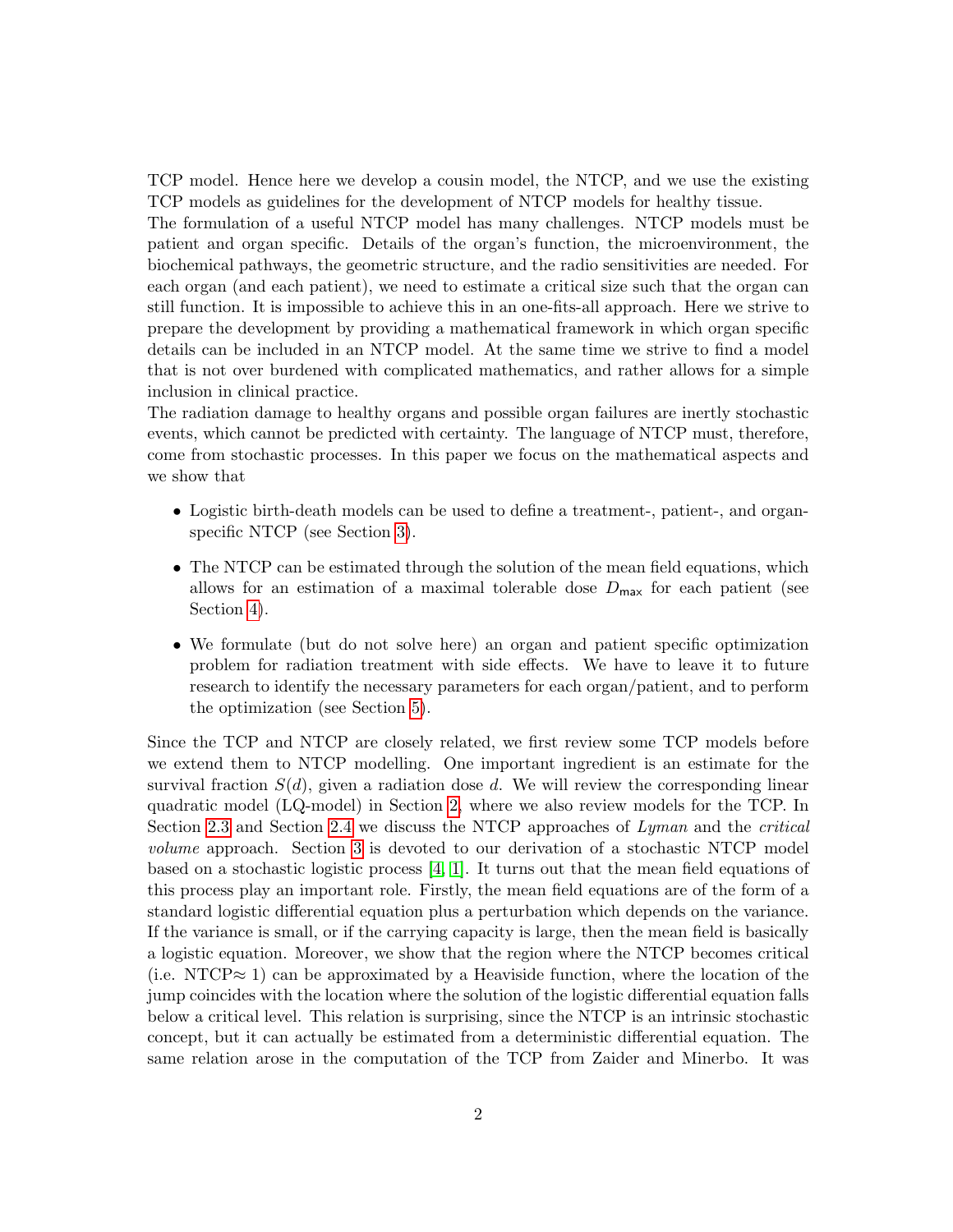never spelled out in [\[16\]](#page-21-3), but it was shown in [\[7\]](#page-21-4) that the Zaider-Minerbo TCP can be computed from the solution of the mean field equations. In Section [4](#page-17-0) we motivate the use of a maximal tolerable dose, based on the organ at hand, the patient's radio-sensitivities and the treatment schedule used. We close with a Conclusion section [5](#page-18-0) where we formulate corresponding optimization and optimal control problems.

# <span id="page-2-0"></span>2 Previous models of cell survival, TCP and NTCP

TCP values are often obtained from statistical models of cell-survival. These are models that result from long clinical trials and research. Their advantages are simplicity and effective data-fitting. This is one of the main reasons why they are of high practical relevance. Unfortunately, they over-simplify important processes, leaving out complex cell mechanisms like repopulation of the cells and their differing sensitivity to irradiation.

Another approach is TCP derived from cell-population models. These are models that take the stochasticity in case of a small number of existing cells into consideration. Here the change of the cell density is described by stochastic processes, for example birth-death processes [\[16,](#page-21-3) [9,](#page-21-5) [2,](#page-20-2) [10\]](#page-21-6). In contrast to the previous method these models consider important cell dynamics very precisely. We will introduce the Zaider-Minerbo TCP in Section [2.2](#page-4-0) and then extend it in Section [3](#page-9-0) to NTCP.

Several models have been proposed to derive an NTCP. We review the three most prominent approaches including the Lyman NTCP in Section [2.3,](#page-5-0) the critical volume NTCP in Section [2.4,](#page-7-0) and the use of the Biological Effective Dose in Section [2.5.](#page-9-1) First, however, we recall the modelling of the surviving fraction after radiation treatment.

### 2.1 The linear quadratic model and the hazard function

We use d to denote a radiation dose per fraction in units of  $G_y$ , and we use D to denote the total dose.  $S(D)$  is the surviving fraction of the tumor cells and for one radiation dose d we use the well established linear quadratic model (LQ-model)

$$
S(d) = e^{-\alpha d - \beta d^2}.
$$

The parameters  $\alpha$  and  $\beta$  are called the *radiosensitivities*, and they have been measured for most cancerous tissues in the literature. For fractionated treatment with  $n$  fractions and  $D = nd$ , the LQ formula is applied recursively to give

$$
S(D) = e^{-(\alpha + \beta d)D}.\tag{2.1}
$$

This model has been extended (see [\[5\]](#page-20-3)) to include tumor re-growth with doubling time  $T_p$ and a re-growth delay  $T_k$  as observed in many instances. The extended LQ-model reads

<span id="page-2-1"></span>
$$
S(D) = \exp\left(-\alpha \left[nd\left(1 + \frac{d}{\alpha/\beta}\right) - \frac{\ln 2\left(T - T_k\right)}{\alpha T_p}\right]\right). \tag{2.2}
$$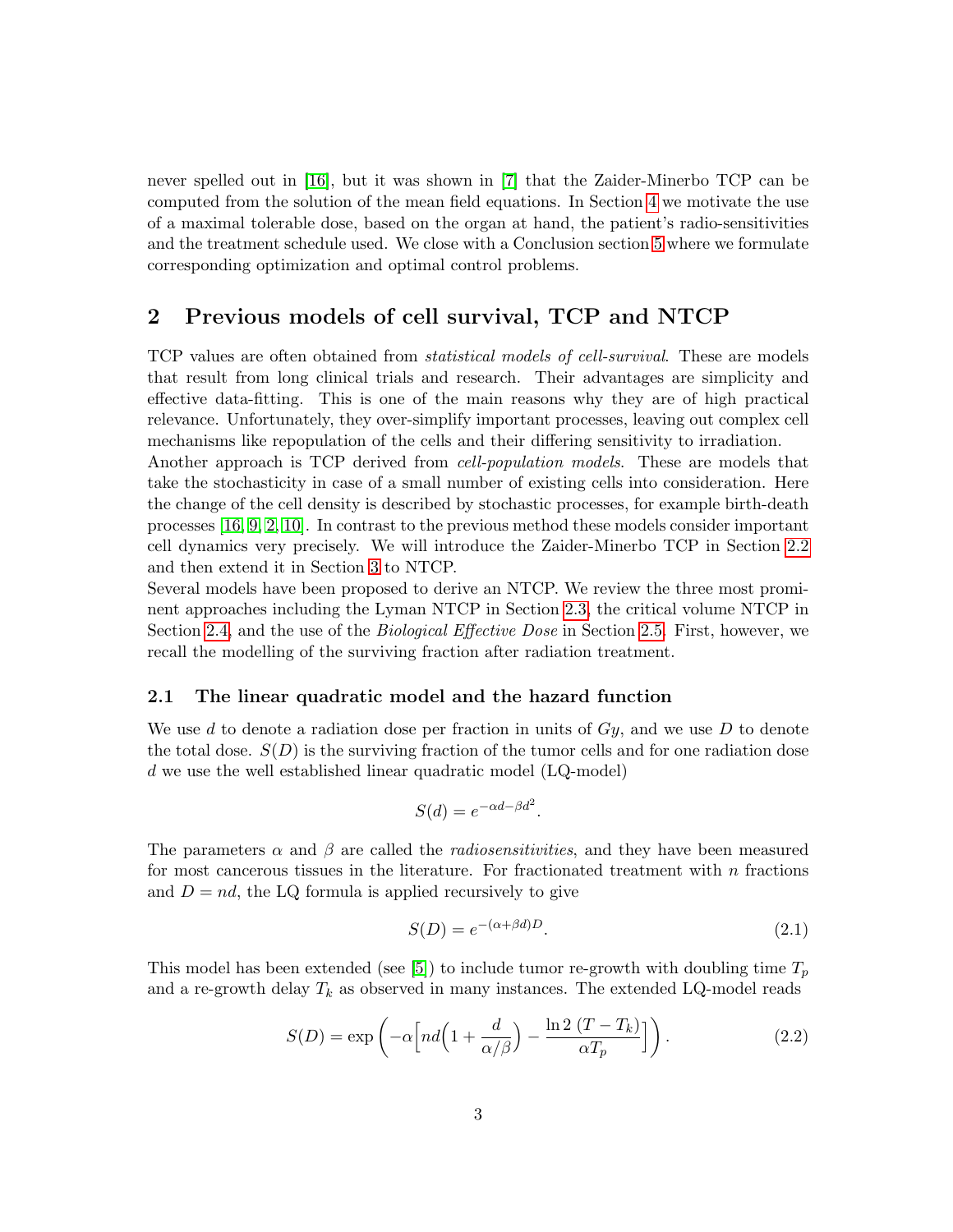The model manages to include the biological effects like repopulation and healing, however the complexity of our original model has increased greatly. To quote Fowler: "The  $LQ$ -model loses its innocence when a time factor is added " [\[5\]](#page-20-3). The formula consists of five unknown parameters instead of one and this leads to massive problems from a medical point of view as the parameters are difficult to measure.

If more complex treatment schedules are considered, for example unequal dosage, combination of radioactive seeds and external beam radiation, accelerated treatments etc., we can use a differential equation approach to define the surviving fraction at time  $t$  as

$$
\frac{dS(t)}{dt} = -h(t)S(t),
$$

with hazard function  $h(t)$ . The hazard function carries all the details of the treatment schedule and, as shown in [\[7\]](#page-21-4), the choice of the hazard function is important. The general hazard function can be written as

$$
h(t) = (\alpha + \beta d_{\text{eff}}(t))\dot{D}(t),
$$

where  $\dot{D}(t)$  denotes the dose rate and  $D(t)$  the total dose as function of time. The term  $d_{\text{eff}}(t)$  depends on the tissue at hand, on the radiation schedule and on the underlying physical radiation damage model. It is worthwhile to compare and contrast different approaches that are used in the literature. The most common are (see also [\[7\]](#page-21-4)):

(a)  $d_{\text{eff}} = d$  fractionated treatments (b)  $d_{\text{eff}} = 2D(t)$  Zaider-Minerbo [\[16\]](#page-21-3) (c)  $d_{\text{eff}} = 2 \int_{-\infty}^{t} e^{-\gamma(t-s)} \dot{D}(s) ds$  Leah-Catchside protraction factor (d)  $d_{\text{eff}} = 2(D(t) - D(t - \omega))$  finite interaction window of single strand breaks

The coefficient  $\gamma > 0$  describes the exponential repair rate of single strand breaks. The exponential decay term in (c) leads to a reduced interaction of single strand breaks that are timely far apart. The coefficient  $\omega > 0$  has a similar function as it describes a time window such that single strand breaks which occur in this time window can interact to produce a double strand break. In many cases  $\omega \approx 6h$ . Details of the modelling of hazard functions can be found in [\[7\]](#page-21-4).

In our numerical examples later, we study constant radiation with dose rate d. Using the above notation we have  $D(t) = d$ ,  $D(t) = dt$  and the above choices for  $d_{\text{eff}}$  can be computed as

<span id="page-3-0"></span>
$$
\begin{array}{ll}\n(a) & d_{\text{eff}} = d \\
(b) & d_{\text{eff}} = 2dt \\
 & 2d\n\end{array}\n\tag{2.3}
$$

$$
\begin{array}{ll}\n\text{(c)} & d_{\text{eff}} = \frac{2a}{\gamma} \\
\text{(d)} & d_{\text{eff}} = 2d\omega\n\end{array}\n\tag{2.4}
$$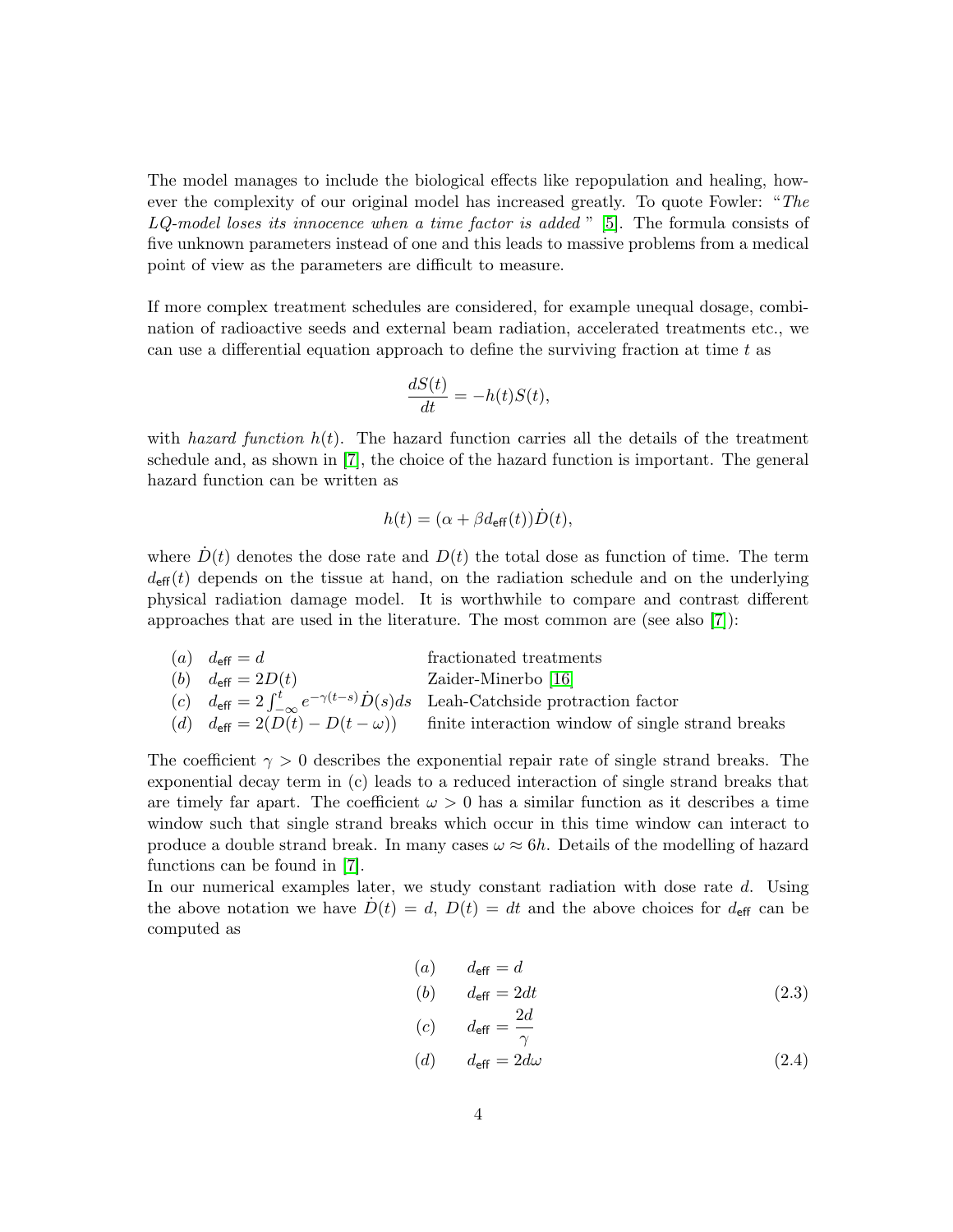We see that choice (b) is increasing in time, while all other choices are constant. The reason is that in (b) it is intrinsically assumed that single strand breaks can always interact, no matter how timely far apart they have been generated. The authors believe that this choice leads to an over aggressive hazard function. However, this choice is in popular use in the literature, and we feel obliged to include it here. The expressions for the Leah-Catchside protraction factor in (c) and for the finite interaction window in (d) are equivalent with the choice  $\gamma^{-1} = \omega$ .

To illustrate our NTCP method we will later consider two types of tissues with two types of hazard functions:

- Tissue A: Here we assume the tissue regenerates very quickly if damaged, but we also assume that single strand breaks persist very long. Hence we choose the Zaider-Minerbo form of  $h(t)$  [\(2.3\)](#page-3-0).
- Tissue B: Here we consider slow repair, and assume that single strand breaks interact on a time scale of up to 6h, i.e. we choose the hazard function  $h(t)$  from  $(2.4).$  $(2.4).$

The corresponding survival fractions for the cases [\(2.3\)](#page-3-0) and [\(2.4\)](#page-3-0) can be computed to be

$$
S(t) = e^{-(\alpha + \beta dt)dt} \qquad \text{for (2.3)}
$$
  

$$
S(t) = e^{-(\alpha + 2\beta d\omega)dt} \qquad \text{for (2.4)}.
$$

### <span id="page-4-0"></span>2.2 TCP by Zaider and Minerbo

To motivate the TCP model of Zaider and Minerbo [\[16\]](#page-21-3) we consider a simple ordinary differential equation for the tumor population density  $n(t)$ :

<span id="page-4-1"></span>
$$
\frac{dn(t)}{dt} = (b - r(t))n(t), \quad n(0) = n_0,
$$
\n(2.5)

with b as a constant birth rate and  $r(t)$  the removal rate. The removal rate can be written as the sum of the natural death rate  $d$ , which is constant and the radiation dependent hazard function  $h(t)$  giving  $r(t) = d + h(t)$ . The solution of this cell population model is given by

<span id="page-4-2"></span>
$$
n(t) = n_0 \exp\left(bt - \int_0^t r(s)ds\right),\tag{2.6}
$$

with  $n_0$  indicating the initial number of tumor cells.

For a large initial number of cancer cells, deterministic models are appropriate, because with the law of large numbers stochastic events can be neglected and the number of cells converges to the mean number of cells. However, a successful therapy aims to diminish the number of cancer cells and for low cell numbers the deterministic formulation no longer applies. Hence we extend the model to include stochastic events via a birth death process.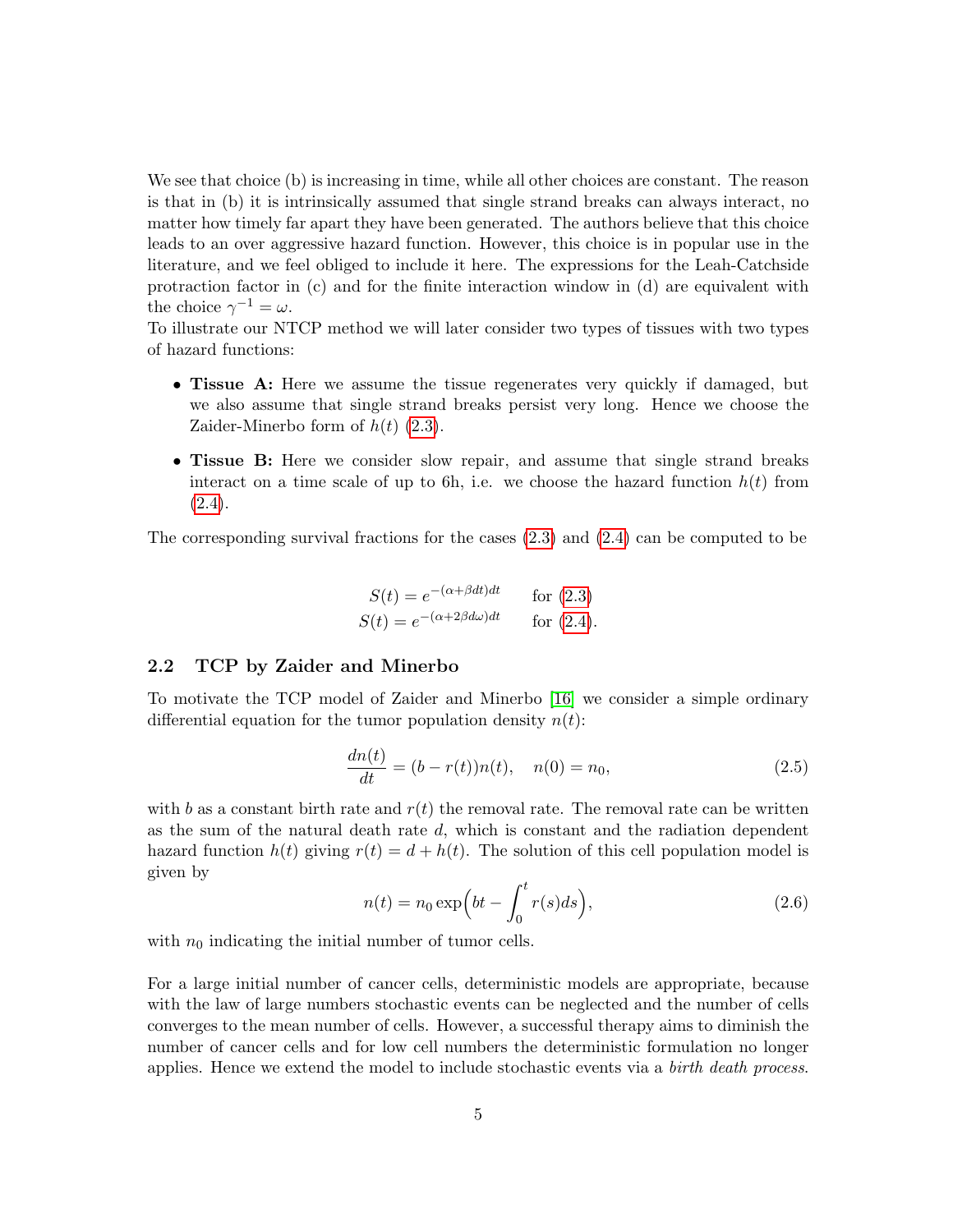Following Zaider and Minerbo [\[16\]](#page-21-3) we let  $P_i(t)$  be the probability that i cells are alive at time t with  $i \in \mathbb{N}$ . The corresponding Master equation for  $P_i(t)$  that describes the change of cells is then given as:

<span id="page-5-1"></span>
$$
\frac{dP_i(t)}{dt} = (i-1)bP_{i-1}(t) + (i+1)r(t)P_{i+1}(t) - i(b+r(t))P_i(t)
$$
\n(2.7)

setting  $P_{-1}(t) = 0$  and with initial values  $P_{n_0}(0) = 1$  and  $P_i(0) = 0$  for  $i \neq n_0$ . It can be easily checked that the expected number of tumor cells  $n(t) = \sum_{i=0}^{\infty} i P_i(t)$  satisfies the above equation  $(2.5)$  given that the sum converges. Hence  $(2.5)$  appears as mean field model for the stochastic birth-death process [\(2.7\)](#page-5-1).

To obtain the TCP we calculate  $P_0(t)$ . This can be done by methods of generating function (see [\[16\]](#page-21-3)). Hence we obtain the  $TCP$  formula of Zaider-Minerbo as

<span id="page-5-2"></span>
$$
\mathsf{TCP}_{ZM}(t) = P_0(t) = \left[1 - \frac{n(t)}{n_0 + bn_0 n(t) \int_0^t \frac{dr}{n(r)}}\right]^{n_0}
$$
\n(2.8)

with birth rate  $b \ge 0$  and removal rate  $r(t)$ . Here  $n(t)$  is the solution [\(2.6\)](#page-4-2) of the mean field equation [\(2.5\)](#page-4-1).

This framework has been extended to include active and quiescent cell compartments by Dawson and Hillen in [\[2\]](#page-20-2), non-Poissonian cell cycle times by Maler and Lutscher in [\[12\]](#page-21-7), and cancer stem cells by Gong [\[6\]](#page-21-8). These models follow the same basic principle of stochastic processes, but the resulting TCP formulas are much more complicated. In this paper we base the NTCP- formulation on the Zaider- Minerbo approach, being aware that further generalizations to include cell cycle and stem cells might be needed in the future.

### <span id="page-5-0"></span>2.3 The Lyman-Model for NTCP

The first and simplest model for the NTCP is a model developed by Lyman in 1985 [\[11\]](#page-21-0). According to his paper "a good treatment plan delivers a high uniform dose to the cancerous volume and lower dose to the surrounding normal tissues", also uniformly distributed. To measure the harm of the radiation on a particular healthy tissue, an organ specific tolerance dose  $TD_i$  is used. These are the doses that would result in i % complication probabilities after 5 years. The tolerance doses can be described by functions that depend on beam area or fraction of the organ treated. Knowing the tolerance dose of the whole organ the relation to the tolerance dose of a fractional part  $v \in [0,1]$  of this organ is given by

$$
TD_i(v) = TD_i(1)v^{-n}
$$

with  $i \in [0, 100]$  and  $0 < n \leq 1$  a fitted parameter [\[13\]](#page-21-1).

According to [\[11\]](#page-21-0) data implies that normal tissue complication probability is not only a function of the absorbed dose but also depends on the percentage of the organ volume irradiated. Keeping the fractional volume v fixed (hence we set  $TD_{50}(v) = TD_{50}$ ), this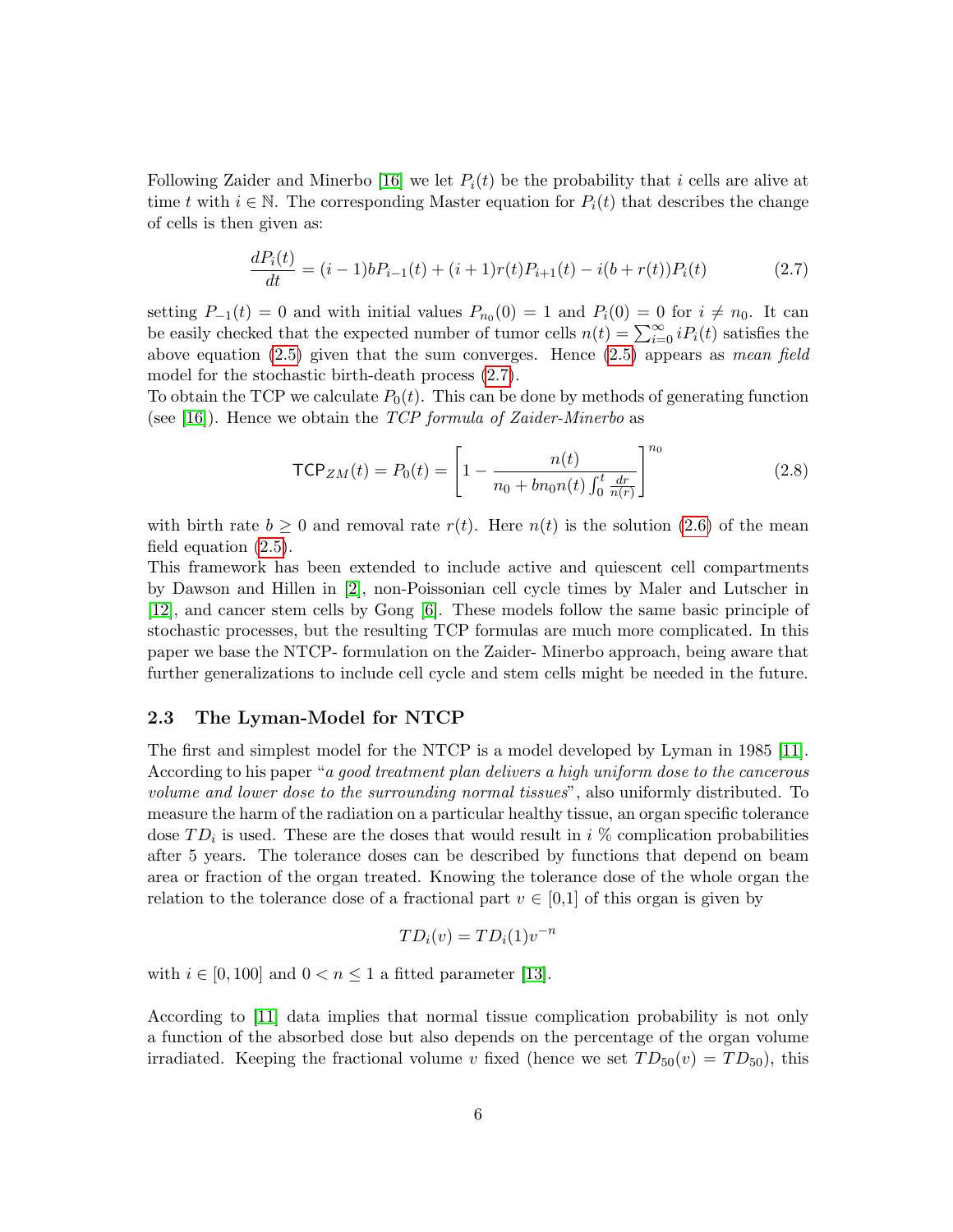

<span id="page-6-1"></span>Figure 1: NTCP<sub>Lyman</sub> for radiation of the heart as function of dose D and fractional volume treated v.

results in a sigmoidal-shaped<sup>[1](#page-6-0)</sup> NTCP-curve dependent on the total dose  $D$ . The formula introduced in [\[11\]](#page-21-0) is the integral of a normal distribution with mean value  $\mu = TD_{50}$  and standard derivation approximated by  $\sigma = mTD_{50}$  receiving

$$
\text{NTCP}_{Lyman}(D) = \frac{1}{\sqrt{2\pi}\sigma} \int_{-\infty}^{D} e^{-\frac{1}{2}(\frac{z-\mu}{\sigma})^2} dz.
$$

Here  $m$  is a parameter that governs the slope of the function, obtained from fitting clinical data [\[13\]](#page-21-1). Rescaling by  $t = \frac{D - TD_{50}}{m T D_{50}}$  $\frac{D-TD_{50}}{mTD_{50}}$  the formula reduces to a standard normal distribution and we obtain

<span id="page-6-2"></span>
$$
NTCP_{Lyman}(D) = \frac{1}{\sqrt{2\pi}} \int_{-\infty}^{t} e^{-\frac{s^2}{2}} ds.
$$
 (2.9)

This NCTP-formula is completely determined by the three parameters,  $TD_{50}(1)$ , m and n. For fixed n, m and for variable partial volume v and total dose  $D$ , the NCTP becomes a surface as shown in Fig. [1.](#page-6-1) This simulation is run for irradiation with parameters for the heart as  $TD_{50}(1) = 41.9$ ,  $n = 0.5$  and  $m = 0.1$  [\[11\]](#page-21-0).

However, in daily practice the assumption of uniformly distributed dosage on tissue can be relaxed with the emergence of new technologies, such as CT scanned images, making computerized treatment planning possible. These methods are able to generate images that allow for a 3D, non-uniformly distributed dose.

<span id="page-6-0"></span><sup>&</sup>lt;sup>1</sup> real valued and differentiable function having either a non-negative or a non-positive first derivative which is bell shaped

https://www.princeton.edu/ achaney/tmve/wiki100k/docs/Sigmoid function.html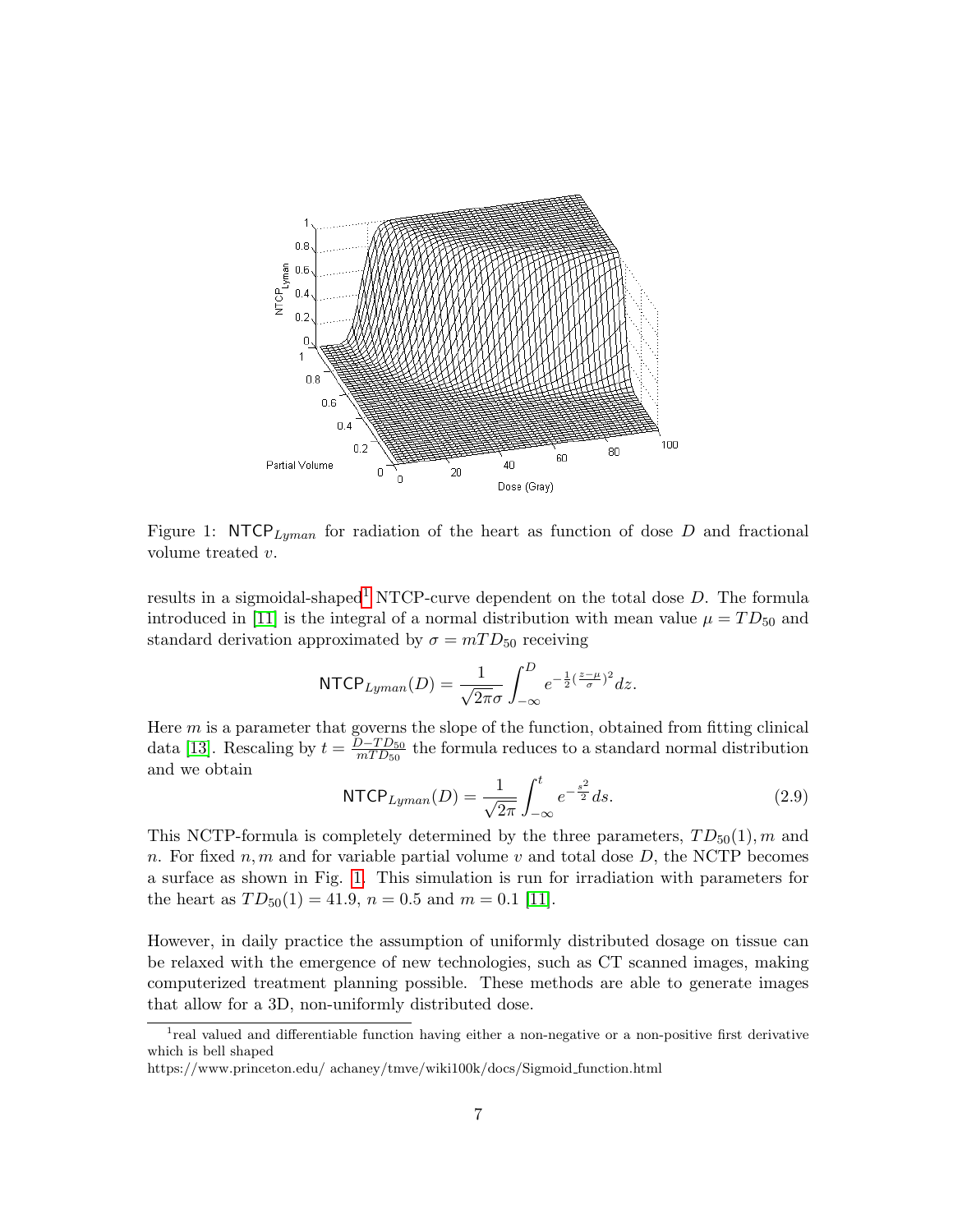### <span id="page-7-0"></span>2.4 The Critical Volume NTCP

Another deterministic model for NTCP is the so-called critical volume NTCP and was first introduced by Niemierko et al. in [\[13\]](#page-21-1). As detailed below, this model is closely related to the one of Lyman. A variety of organs can still function even when partially destroyed. This fact is called a parallel organ structure and appears in organs such as the lung and kidney, because the undamaged parts work independently from the damaged ones [\[6\]](#page-21-8). The critical volume model includes this tissue structure of the organ and is therefore more realistic. The smallest unit of an organ that is capable to perform biological functions is called a functional subunit (short: FSU) [\[15\]](#page-21-2). For example in the kidney the FSU are the renal tubes, in the liver it is the lobules, and the FSU of the lung are the acinuses. For the following we assume that an organ consists of N FSUs being identical and uniformly distributed throughout the organ. Each FSU consists of  $N_0$  cells. To destroy one FSU all  $N_0$  cells have to be killed since we assume that a single cell is able to regenerate the FSU it is belonging to. The probability of damaging a FSU after applying a dose d is described by  $P_{FSU}(d)$ . To calculate this probability we use the complement of the LQ-model for describing the cell death within one FSU. Thus it is

<span id="page-7-1"></span>
$$
P_{FSU}(d) = (1 - e^{-(\alpha d + \beta d^2)})^{N_0}.
$$
\n(2.10)

If we consider a fractionated treatment where the total dose  $D$  is divided into  $n$  fractions, not necessarily of equal dose, then [\(2.10\)](#page-7-1) becomes

$$
P_{FSU}(D) = (1 - e^{-(\sum_{i=1}^{n} \alpha d_i + \beta d_i^2)})^{N_0},
$$

with  $\sum_{i=1}^{n} d_i = D$ . Given these assumptions, the random variable describing the probability that  $i$  FSUs are killed after applying a dose  $D$  is binomial distributed to the total number of FSUs N in the organ and the probability  $P_{FSU}(D)$ . So we obtain

$$
P_{bin}(i) = {N \choose i} (P_{FSU}(D))^{i} (1 - P_{FSU}(D))^{N-i}.
$$

For a large number N of FSUs, the distribution approaches the normal distribution by the central limit theorem, yielding

$$
P_{norm}(i) = \frac{1}{\sigma\sqrt{2\pi}}e^{-\frac{1}{2}\left(\frac{i-\mu}{\sigma}\right)^2}
$$

with  $\mu = \mathsf{E}(X) = NP_{FSU}$  and  $\sigma^2 = \text{Var}(X) = NP_{FSU}(1 - P_{FSU})$ . As we are looking for the probability that the normal tissue cannot function properly after radiation, we have to determine the probability that at least  $R$  FSUs or more (up to all FSUs  $N$ ) are damaged. Hence it is

$$
NTCP_{cv}(D) = \sum_{i=R}^{N} P_{bin}(i)
$$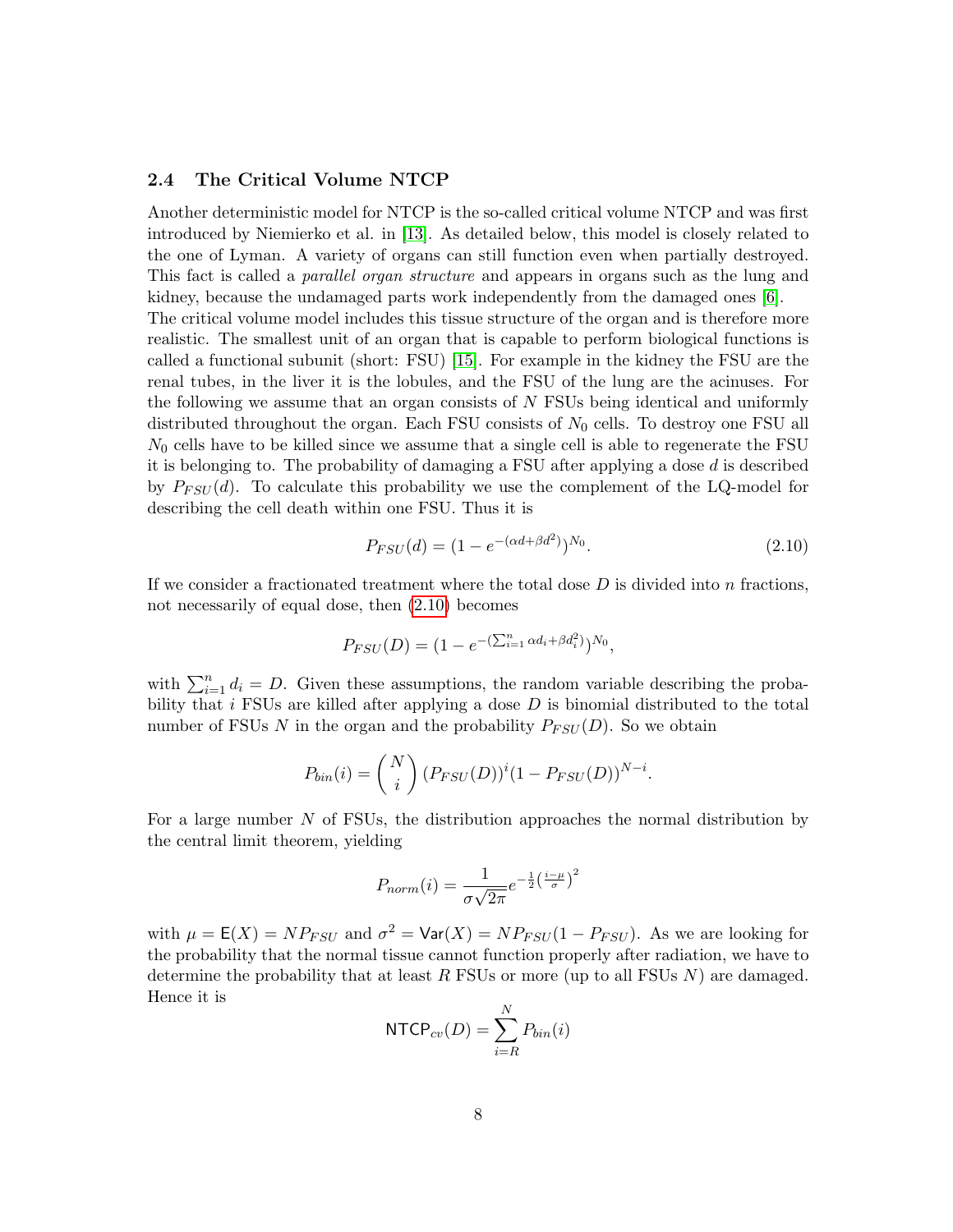and we obtain

<span id="page-8-0"></span>
$$
NTCP_{cv}(D) = \sum_{i=R}^{N} {N \choose i} P_{FSU}(D)^i (1 - P_{FSU}(D))^{N-i}.
$$
 (2.11)

Moreover, we can approximate

$$
\text{NTCP}_{cv}(D) = \sum_{i=R}^{N} P_{bin}(i) \approx \int_{R}^{\infty} P_{norm}(i)di = \frac{1}{\sigma\sqrt{2\pi}} \int_{R}^{\infty} e^{-\frac{1}{2}\left(\frac{i-\mu}{\sigma}\right)^{2}} di.
$$

We can easily see that after rescaling with the parameter  $t = \frac{i-\mu}{\sigma}$  $\frac{-\mu}{\sigma}$ , the critical volume NTCP has the same form as in Lyman, compare equation [\(2.9\)](#page-6-2).

$$
\text{NTCP}_{cv}(D) = \frac{1}{\sqrt{2\pi}} \int_{\frac{R-\mu}{\sigma}}^{\infty} e^{\frac{-t^2}{2}} dt = \frac{1}{\sqrt{2\pi}} \int_{-\infty}^{\frac{\mu-R}{\sigma}} e^{\frac{-t^2}{2}} dt.
$$

#### Special cases

Before we considered the general case that an organ is destroyed if R or more FSUs are damaged. If an organ can only survive if all FSU are working properly then the organ has a so-called *critical element* or *serial architecture* and we get the special case  $R = 1$ . Equation [\(2.11\)](#page-8-0) then reduces to the critical element NTCP

$$
NTCP_{ce}(D) = \sum_{i=1}^{N} P_{bin}(i) = 1 - P_{bin}(0) = 1 - (1 - P_{FSU})^{N}.
$$

Another special case is that the organ survives if at least one FSU survives  $(R = N)$ . Hence equation [\(2.11\)](#page-8-0) reduces to

$$
\mathsf{NTCP}_{cv}(D) = P_{FSU}(D)^N.
$$

#### Inhomogeneous Dose Distribution

So far we have assumed that the doses are homogeneously distributed on the tissue. We now want to relax this assumption and consider an heterogenic dose distribution on the irradiated tissue. Therefore we assume that the organ can be split into  $k$  near-homogeneously irradiated sub-volumes [\[13\]](#page-21-1), each one containing  $K_i$  FSUs and receiving a dose  $D_i$ . The total number of killed FSUs,  $N_{FSU}^{inhom}$ , is then the sum of all killed FSU within the sub-volumes. This yields to

$$
N_{FSU}^{inhom} = \sum_{i=1}^{k} K_i P_{FSU}^i(D_i)
$$

with  $\sum_{i=1}^{R} K_i = N$ . The effective probability to kill one FSU with a heterogeneous dose distribution is given by

$$
P_{FSU}^{eff} = \frac{N_{FSU}^{inhom}}{N}.
$$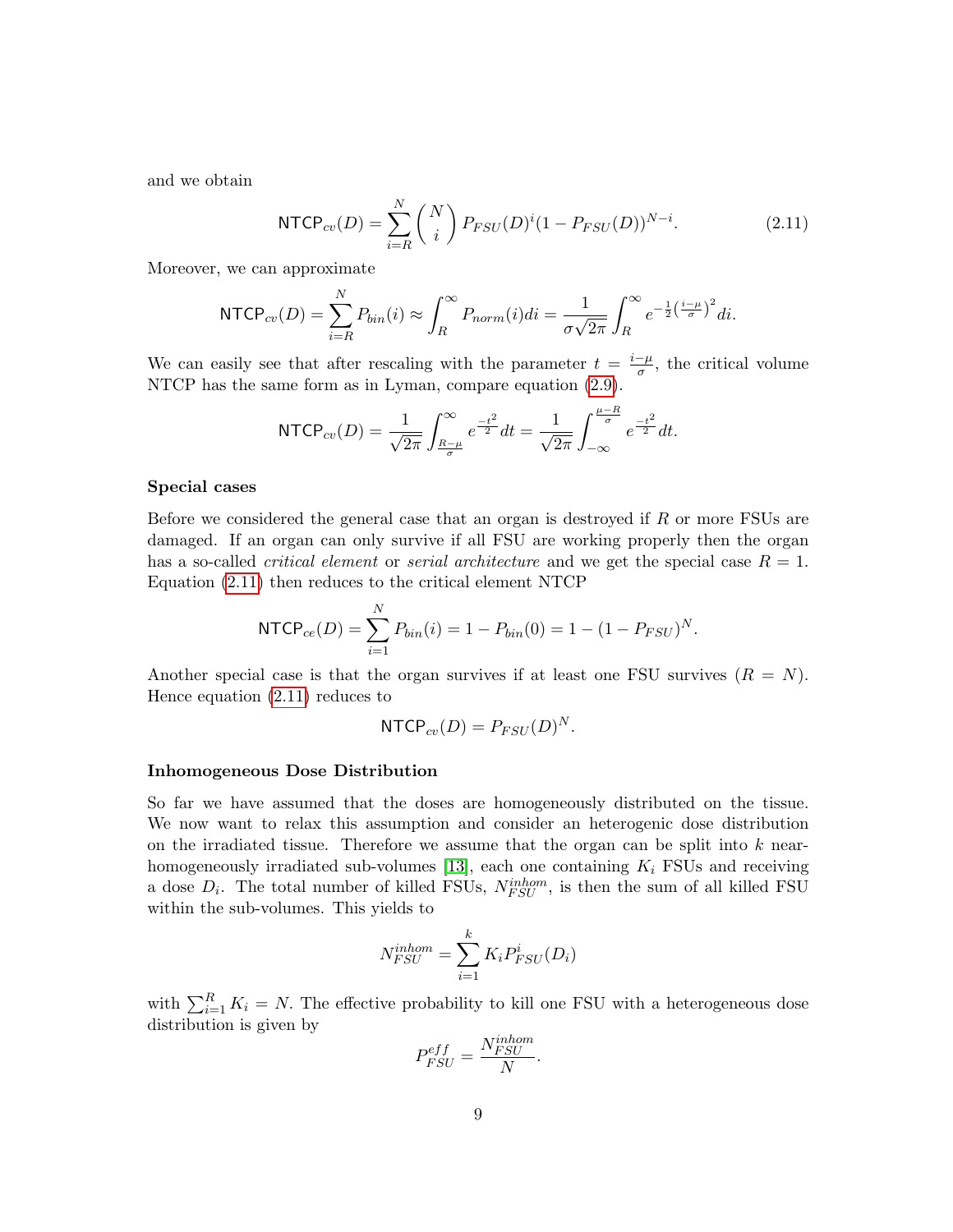### <span id="page-9-1"></span>2.5 NTCP as a function of BED

Another concept for quality measure of radiation treatment is closely related to the improved LQ-model [\(2.2\)](#page-2-1) and was firstly introduced by [\[5\]](#page-20-3). Instead of looking at the whole LQ-term we now only want to consider the exponent. We call the bracket term in [\(2.2\)](#page-2-1) the Biological Effective Dose (short: BED) and receive the following definition:

$$
\mathsf{BED}_{\alpha/\beta}(n, d, T) = nd\left(1 + \frac{d}{[\alpha/\beta]}\right) - \frac{\ln 2 (T - T_k)}{T_p \alpha}
$$

with  $n \in \mathbb{N}$  and  $d, T_k, T_p, T \in \mathbb{R}^+$ . It is a biologically effective dose for a tissue with a particular  $\alpha/\beta$ -ratio only. Fowler used the BED for treatment optimization in [\[5\]](#page-20-3). He distinguished early and late side effects, whereby he assumed  $\alpha/\beta = 10$  for early responses and  $\alpha/\beta = 3$  for late responses.

Assuming Poissonian statistics, the NTCP can be directly computed from the BED as

$$
\text{NTCP}_{BED} = \exp(-n_0 \exp(-\alpha \text{BED})) \sum_{k=0}^{L} \frac{(n_0 \exp(-\alpha \text{BED}))^k}{k!}.
$$

#### 2.6 Summary of previous models

The NTCP models of Lyman and Niemierko are statistical models. Patient data on organ damage and survival are used to estimate parameters such as  $TD_{50}$ ,  $m, \sigma$ . Later, in Section [3](#page-9-0) we will derive a mechanistic NTCP model that is based on the biological properties of the tissue at hand, allowing us to estimate the parameters based on organ tissue characteristics.

The biologically effective dose (BED) has been used for both, the tumor and the healthy tissue, and corresponding optimization problems have been studied ([\[5\]](#page-20-3)). The description of the TCP by Zaider and Minerbo provides a new level of detail as compared to the BED, for example. Any time-dependent treatment schedule can be included and the parameters are given from a birth-death process of tumor growth. However, so far, there was no cousin model for the NTCP which is based on an equally detailed description. The model which we develop next, will enable us to compare TCP and NTCP on equal grounds; and we will formulate a corresponding optimization problem in the discussion Section [5.](#page-18-0)

# <span id="page-9-0"></span>3 NTCP based on a stochastic logistic birth-death process

In this section we derive a NTCP model from a stochastic logistic birth-death process. These are well known stochastic processes and detailed expositions can be found in the textbooks of Allen [\[1\]](#page-20-1) and Nisbet and Gurney [\[14\]](#page-21-9). The use of birth-death processes for NTCP is inspired by the construction of a TCP from Zaider-Minerbo [\[16\]](#page-21-3). For our model we make the following assumptions: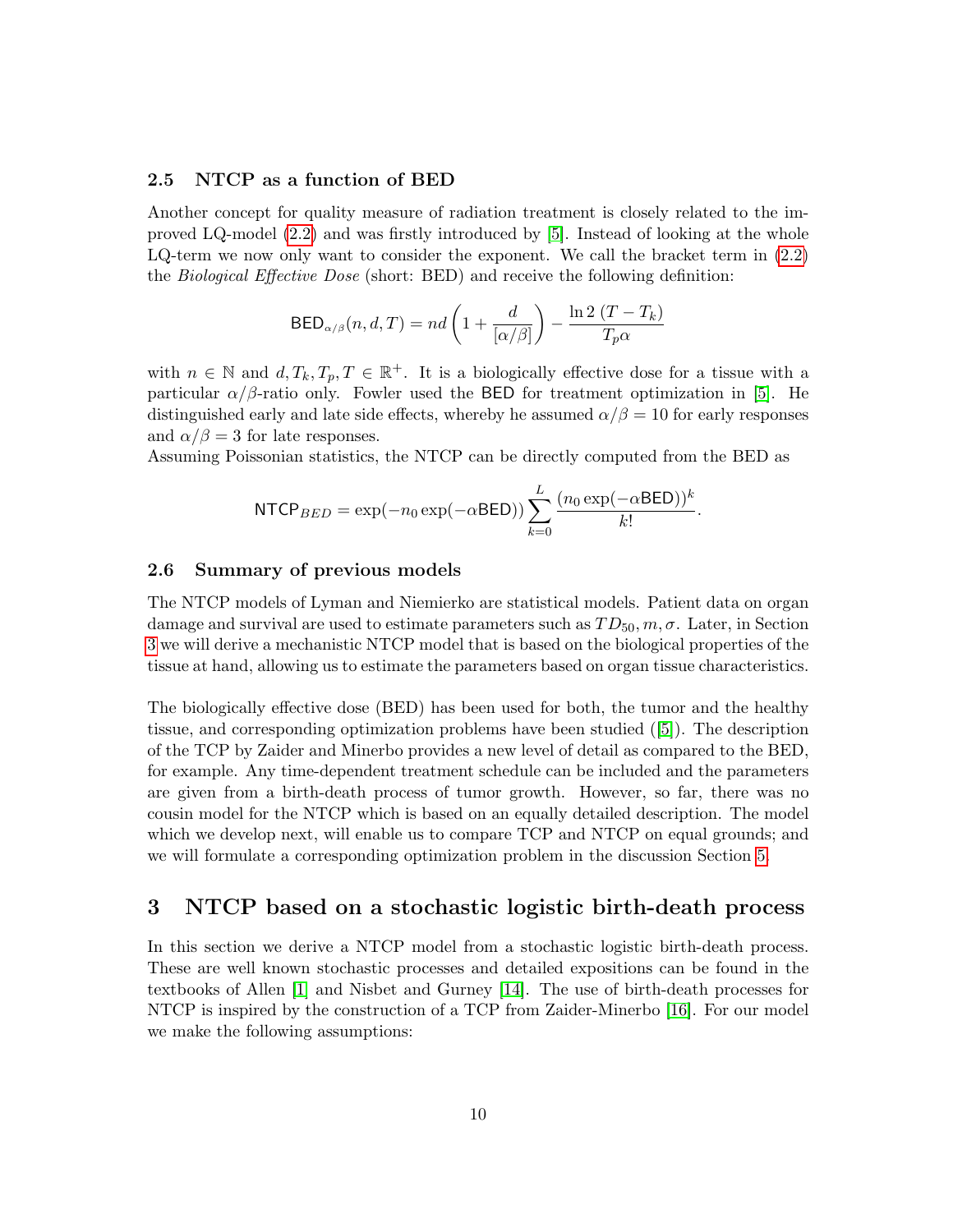- 1. Depending on the organ at hand, the entities of interest are either organ cells, or organ functional subunits. To keep the notation transparent, we will talk about cells in the following, but the model equally applies to functional subunits. We assume that all healthy tissue cells (or functional subunits) in the irradiated domain are identical and independent throughout the organ. We plan in future work to extend this model and differentiate between stem cells and normal cells [\[8\]](#page-21-10).
- 2. Furthermore we assume that an organ works properly if more than L cells (or functional subunits) exist.
- 3. For a small time increment  $\Delta t$ , the expression  $\mu \Delta t$  denotes the probability of mitosis in a time interval  $[t, t+\Delta t]$ , where  $\mu > 0$  is the mitosis rate. We will assume that the cell growth is limited by space and nutrition supply so the mitosis rate is dependent on an organ-specific carrying capacity  $M$ . An increasing number of cells therefore leads to a decreasing mitosis rate. Mathematically speaking we choose the mitosis rate as follows:

<span id="page-10-0"></span>
$$
\mu_i = \begin{cases} \mu(1 - \frac{i}{M}), & \text{if } i = 1, 2, ..., M \\ 0, & \text{otherwise} \end{cases}
$$
 (3.12)

The carrying capacity  $M$  refers to the organ size. If we count cell numbers then  $M$ is usually a very large number  $(\approx 10^9)$ .

4. The term  $r(t) = \rho + h(t)$  denotes the removal rate, where  $\rho \geq 0$  denotes natural death of cells and the hazard function  $h(t)$  death due to radiation (see [\(2.3\)](#page-3-0) or [\(2.4\)](#page-3-0)).

We denote  $P_i(t)$  as the probability that  $i \in \mathbb{N}$  normal cells are alive at time t. The probability that an organ cannot function properly anymore is then given by

Definition 3.1 (NTCP birth-death) The Normal Tissue Complication Probability based on a birth-death process is defined as

<span id="page-10-3"></span><span id="page-10-2"></span>
$$
NTCP_{bd}(t) = \sum_{i=0}^{L} P_i(t).
$$
 (3.13)

The master equation for the probabilities  $P_i(t)$  of the number of cells X is given by

<span id="page-10-1"></span>
$$
\frac{dP_i(t)}{dt} = (i-1)\mu_{i-1}P_{i-1}(t) + (i+1)r(t)P_{i+1}(t) - i(\mu_i + r(t))P_i(t),
$$
\n(3.14)

with initial values  $P_{n_0}(0) = 1$  and  $P_i(0) = 0$  for  $i \neq n_0$ , [\[4,](#page-20-0) [1\]](#page-20-1). For the TCP we were only interested in the solution of  $P_0(t)$ . In contrast to that we are now interested in solving the system for  $P_i(t)$  with  $i = 0, ..., L$ .

The mitosis rate as above guarantees that the number of normal tissue cells stays below or equal to the carrying capacity M.

**Lemma 3.1** ([\[4,](#page-20-0) [1\]](#page-20-1)) Assume  $\mu_i$  is given by [\(3.12\)](#page-10-0). If  $P_i(0) = 0$  for  $i \geq M+1$ , then  $P_i(t) = 0$  for  $i \geq M + 1$ ,  $\forall t > 0$ , *i.e.* the system [\(3.14\)](#page-10-1) is finite.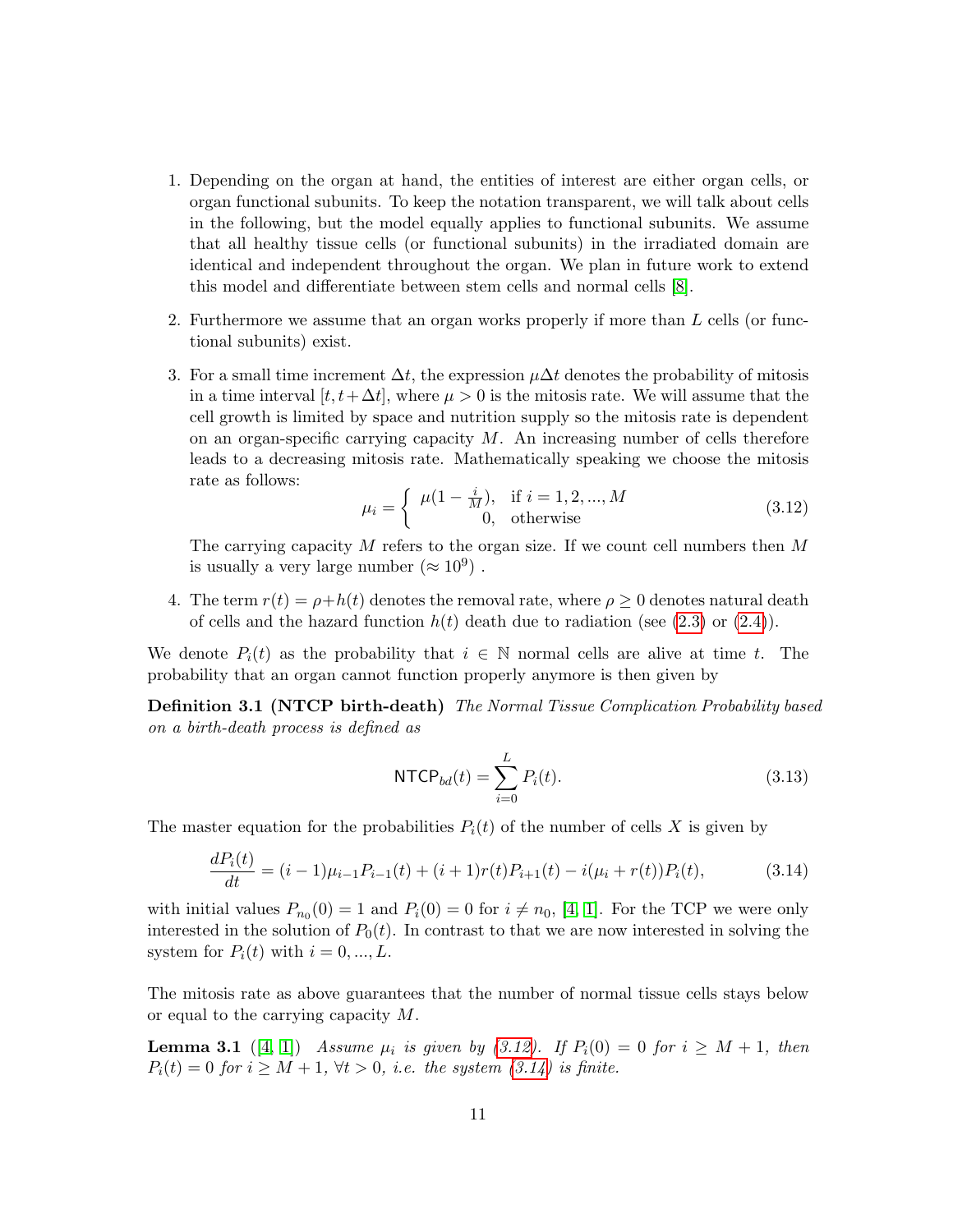Another interesting result shows that the mean field function  $E(X)$  (with X denoting the random variable which describes the number of healthy tissue) obeys a logistic differential equation with a perturbation that depends on the variance.

**Lemma 3.2** ([\[1\]](#page-20-1) Formula (6.28), p. 246)) Assume  $\mu_i$  is given by [\(3.12\)](#page-10-0). Provided the series

<span id="page-11-0"></span>
$$
N(t) = \mathsf{E}(X) = \sum_{i=0}^{\infty} i P_i(t)
$$
\n(3.15)

converges, then  $N(t)$  is the mean field function of system  $(3.14)$  and satisfies a differential equation

<span id="page-11-1"></span>
$$
\frac{dN(t)}{dt} = \mu N(t) \left( 1 - \frac{N(t)}{M} \right) - r(t)N(t) - \frac{\mu}{M} \text{Var}(X),\tag{3.16}
$$

where  $\text{Var}(X)$  is the variance of the normal tissue number and is defined as usual by  $\text{Var}(X) = \mathsf{E}((X - N(t))^2).$ 

Let us provide some remarks on Lemma [3.2:](#page-11-0)

- 1. It is interesting to note that the perturbation term  $\frac{\mu}{M} \text{Var}(X)$  goes to zero for large carrying capacity  $M$ , or for small variance. In those cases we obtain the standard logistic differential equation for the expected number of cells  $N(t)$ .
- 2. Since the variance is non negative, the mean field equation [\(3.16\)](#page-11-1) is dominated by the logistic equation

<span id="page-11-2"></span>
$$
\frac{dZ}{dt} = \mu Z(t) \left( 1 - \frac{Z(t)}{M} \right) - r(t)Z(t),\tag{3.17}
$$

i.e.  $N(t) \leq Z(t)$  whenever they have the same initial condition  $N(0) = Z(0)$  (a fact already known to Feller [\[4\]](#page-20-0), see also [\[1\]](#page-20-1)).

3. We rescale the mean field equation [\(3.16\)](#page-11-1) into a relative occupancy  $y(t) := \frac{N(t)}{M}$ . Then  $y(t)$  satisfies

$$
\frac{dy}{dt} = \mu y (1 - y) - r(t)y - \mu \text{Var} Y,\tag{3.18}
$$

where the random variable Y is defined as  $Y = X/M$ .

These two previous results give us tools to compute the NTCP for the two complementary cases of M is small and M is large. If M is small (say less than 1000), then we benefit from Lemma [3.1,](#page-10-2) the system of equations [\(3.14\)](#page-10-1) is of finite and manageable size, and we can use a direct numerical computation to solve it. This is done in the next Section [3.1.](#page-12-0) On the other hand, if  $M$  is large (larger than 1000, say), then we can use an asymptotic method to approximate the NTCP as done in Section [3.2.](#page-13-0) We see that in this case the NTCP is basically given by the logistic differential equation [\(3.17\)](#page-11-2). If we compare these two methods (for  $M = 500$ ), we find that they coincide surprisingly well, suggesting that the logistic differential equation [\(3.17\)](#page-11-2) is appropriate in computing the NTCP. We outline how it can be used in clinical practice in Section [4,](#page-17-0) where we also introduce the organ specific maximal tolerable dose  $D_{\text{max}}$ .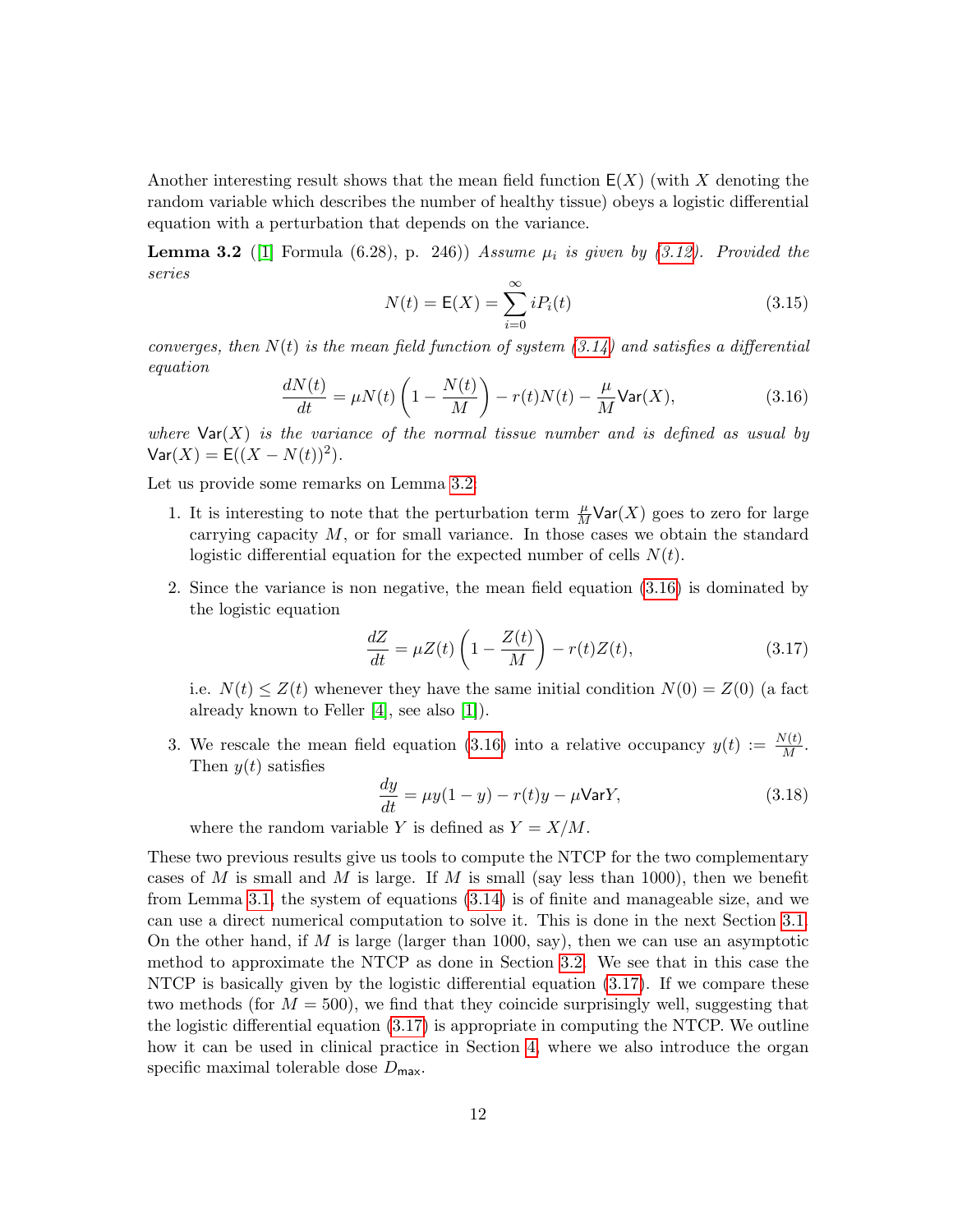| Parameter      | Description                                            | Value       |
|----------------|--------------------------------------------------------|-------------|
| $\mu_A$        | birth rate fast in $\lfloor day^{-1} \rfloor$          | 8.59        |
| $\mu_B$        | birth rate slow in $\left[day^{-1}\right]$             | 0.07        |
| $\rho$         | natural death rate cells in $\lfloor day^{-1} \rfloor$ | 0.03        |
| M              | carrying capacity                                      | 500         |
| L              | number of cells the organ needs to work properly       | $0.05$ M    |
| $\alpha$       | sensitivity parameter in $[Gy^{-1}]$                   | 0.06        |
| β              | sensitivity parameter in $[Gy^{-2}]$                   | 0.02        |
| $\overline{d}$ | dose rate in $[Gy/day]$                                | 2.5, 3, 3.5 |
| $n_0$          | initial number of cells                                | М           |

<span id="page-12-1"></span>Table 1: Parameter values for a generic  $\alpha/\beta = 3$  healthy tissue, taken from [\[6\]](#page-21-8).

### <span id="page-12-0"></span>3.1 Numerical results for small M

After we have proved that the system of ODEs with  $\mu_i$  is finite, we can now calculate the result numerically. We define  $P(t) = (P_0(t), P_1(t), ..., P_M(t))^T$  with  $P_i(t)$  from [\(3.14\)](#page-10-1) and obtain a corresponding forward Kolmogoroff equation [\[1\]](#page-20-1)

$$
\frac{dP}{dt} = AF
$$

with the transition matrix A

$$
A = \begin{pmatrix} 0 & r(t) & 0 & \dots & 0 & 0 \\ 0 & -(\mu_1 + r(t)) & 2r(t) & \dots & & & \\ \vdots & & & \ddots & & \\ 0 & 0 & 0 & \dots & (M-1)\mu_{M-1} & -M(\mu_M + r(t)) \end{pmatrix}.
$$

For the initial values of the ODE system we chose a completely healthy organ at the beginning of treatment, i.e.  $P_M(0) = 1$  and  $P_i(0) = 0 \ \forall i \neq M$ . Alternatively we can also consider partially damaged organs such that  $P_{n_0}(0) = 1$  with  $n_0 < M$ . We assume continuous radiation per day with hazard function for uniform treatment [\(2.3\)](#page-3-0) such that

$$
r(t) = \rho + (\alpha + 2\beta dt)d
$$
  

$$
\mu_i = \mu \left(1 - \frac{i}{M}\right), \quad 0 < i \le M.
$$

For the simulation we used the valuesfrom Table [1](#page-12-1) as taken from [\[6\]](#page-21-8). For the solution of the ODE-system we used the built-in MATLAB solver 'ode45'. Fig. [2](#page-13-1) shows the simulated NTCP-curves for different constant dose rates  $(d= 2.5, 3.0, 3.5 \text{ Gy/day})$ . On the left we show the NTCP curves for tissue type A with  $\mu_A = 8.59$  and hazard function [\(2.3\)](#page-3-0), where on the right we have tissue type B with  $\mu_B = 0.07$  and hazard function [\(2.4\)](#page-3-0). We observe that an increasing dose rate leads to shorter times before the healthy tissue is dysfunctional.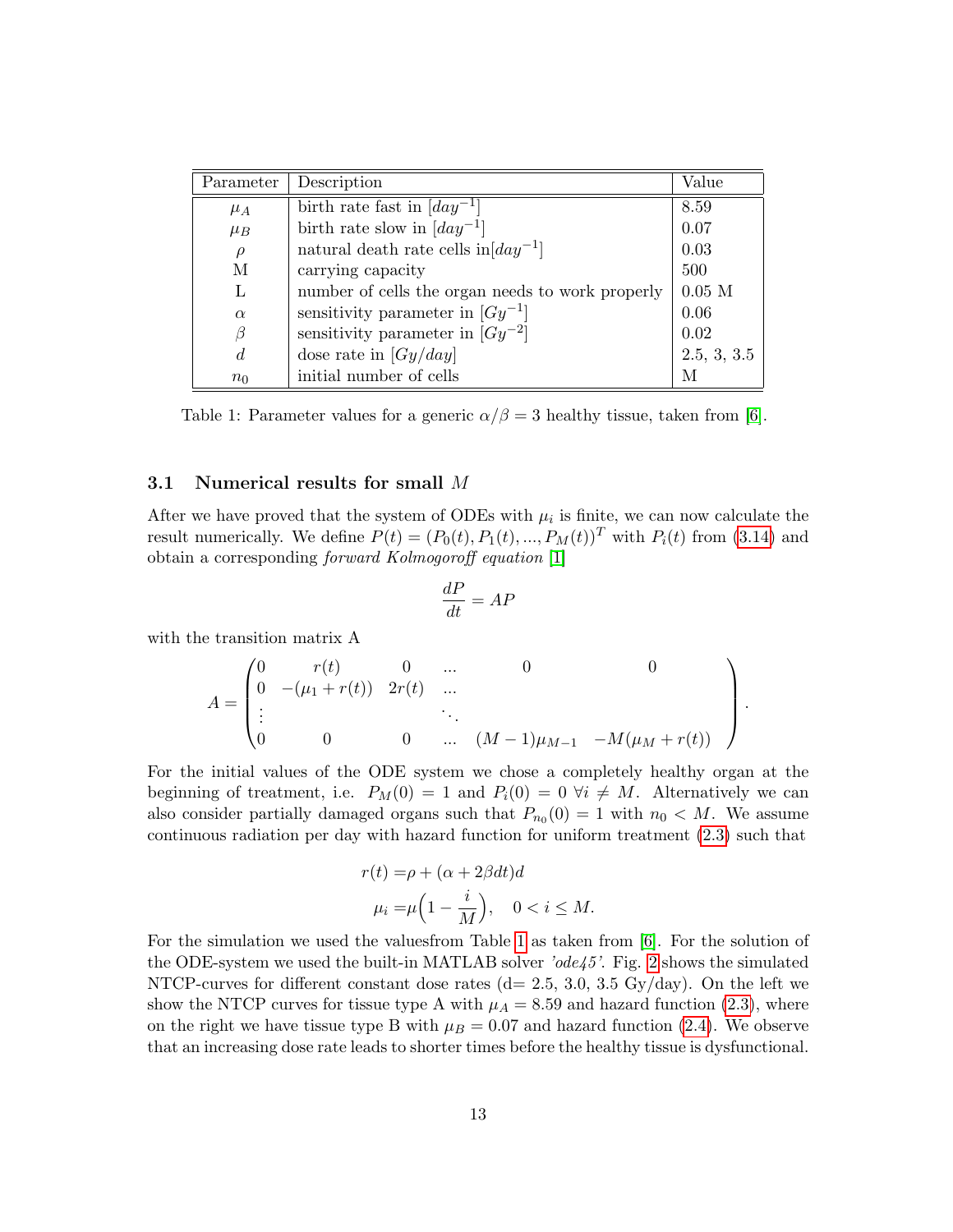

<span id="page-13-1"></span>Figure 2: NTCP curves as function of time (days) for constant radiation dose  $d$  (Gy/day). Left: tissue tpe A,  $\mu_A = 8.59$  and hazard function [\(2.3\)](#page-3-0); Right: tissue type B with  $\mu_B = 0.07$  and hazard function [\(2.4\)](#page-3-0)

### <span id="page-13-0"></span>3.2 Asymptotics for large carrying capacity M

As mentioned before, in most cases, the carrying capacity  $M$  will be large. Hence it is useful to consider the asymptotic limit of  $M \to \infty$ . In this case we still have the finite structure of the system of equations [\(3.14\)](#page-10-1), but the system is large, and asymptotic methods are a good alternative. We will use a rescaling argument to identify the location where the NTCP transfers from 0 to 1. It turns out that the mean field equation  $(3.17)$  plays an important role for this transition.

The question we find ourselves confronted with now is if there is an asymptotic so that the system of equations becomes independent of the size of the carrying capacity. Therefore the computational limits would not affect the simulations any longer and we could make capacity-independent predictions. To achieve this aim we will re-parameterize the system of ODEs [\(3.14\)](#page-10-1). As in the earlier numerical simulations we assume that the initial number of cells is  $n_0 = M$ . Therefore we get the initial values of the system  $P_M(0) = 1$  and  $P_i(0) = 0$  for  $i \neq M$ . For the parameterization we set

<span id="page-13-2"></span>
$$
P_i(t) = \frac{1}{M} \Phi\left(\frac{i}{M}, t\right) = \frac{1}{M} \Phi(x, t).
$$
\n(3.19)

where  $x \in [0, 1]$  is considered to be a continuous variable in the unit interval. The function  $\Phi$  is a probability density, since  $\Phi \geq 0$  and

$$
\int_0^1 \Phi(x, t) dx \approx \sum_{i=0}^M \frac{1}{M} \Phi(\frac{i}{M}, t) = \sum_{i=0}^M P_i(t) = 1.
$$

Hence we can modify our definition [\(3.13\)](#page-10-3) of an NTCP as

$$
NTCP_{\Phi}(t) = \int_0^l \Phi(x, t) dx
$$
\n(3.20)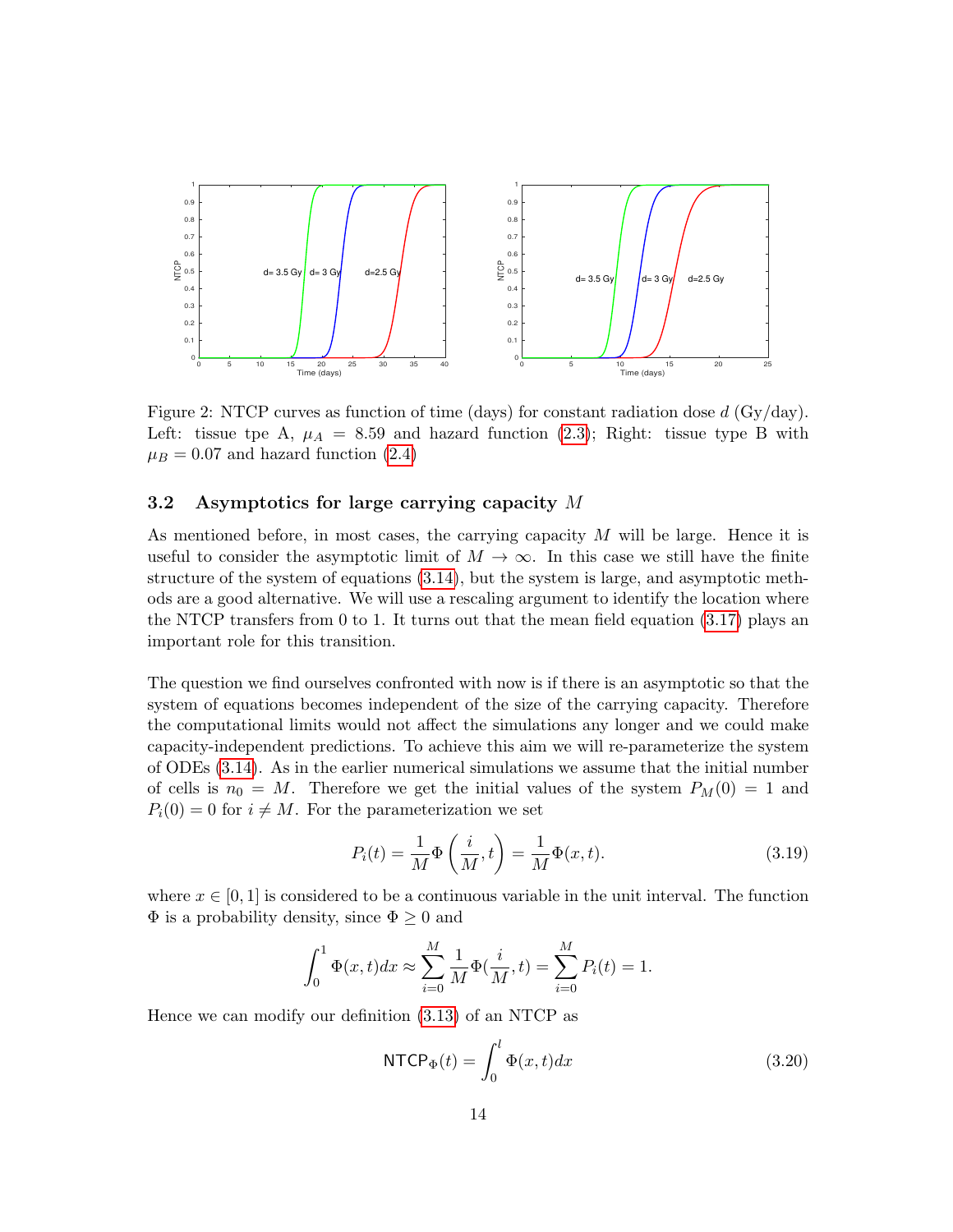with  $l = \frac{L}{M} \in [0, 1]$ . The expectation becomes

$$
N(t) = M \int_0^1 x \Phi(x, t) dx.
$$

We now introduce the rescaling into the master equation  $(3.14)$ , where we have

$$
\frac{i}{M} = x, \quad \Delta x = \frac{1}{M}, \quad \Delta x M = 1, \quad i + 1 = (x + \Delta x)M, \quad i - 1 = (x - \Delta x)M
$$

and for the rescaled mitosis rate [\(3.12\)](#page-10-0) we obtain

$$
\tilde{\mu}(x) = \begin{cases}\n\mu(1-x), & \text{if } x \in [0,1] \\
0, & \text{otherwise.} \n\end{cases}
$$
\n(3.21)

Using this and [\(3.19\)](#page-13-2) for [\(3.14\)](#page-10-1) we obtain by Taylor-expansion with increment  $\Delta x = \frac{1}{\lambda}$ M (see also [\[14\]](#page-21-9) eq. (6.2.18) on page 173) that

$$
\frac{\partial}{\partial t}\Phi(x,t) = -\frac{\partial}{\partial x} \left[ (\mu x(1-x) + r(t)x)\Phi(x,t) \right] \n- \frac{\Delta x}{2} \frac{\partial^2}{\partial x^2} \left[ (\mu x(1-x) + r(t)x)\Phi(x,t) \right] \n+ O(\Delta x^{-2})
$$

If  $\Delta x$  is small enough, i.e. M large enough, then we can consider the leading order term of the above expansion. We obtain a hyperbolic partial differential equation

<span id="page-14-0"></span>
$$
\frac{\partial}{\partial t}\Phi(x,t) = -\frac{\partial}{\partial x}\Big[ (\mu x(1-x) - r(t)x)\Phi(x,t) \Big]
$$
(3.22)

with initial values

$$
\Phi(1,0) = \Phi\left(\frac{M}{M},0\right) = MP_M(0) = M.
$$
  

$$
\Phi(x,0) = \Phi\left(\frac{i}{M},0\right) = MP_i(0) = 0 \text{ for } x \in [0,1).
$$

For  $M \to \infty$  the above initial condition appears as a Dirac delta distribution

$$
\Phi(x,0) = \delta_1(x).
$$

We solve the PDE [\(3.22\)](#page-14-0) analytically using the method of characteristics. Expanding the spatial derivative we obtain

$$
\frac{\partial}{\partial t}\Phi(x,t) + \left[\mu x(1-x) - r(t)x\right]\frac{\partial}{\partial x}\Phi(x,t) + (\mu(1-2x) - r(t))\Phi(x,t) = 0.
$$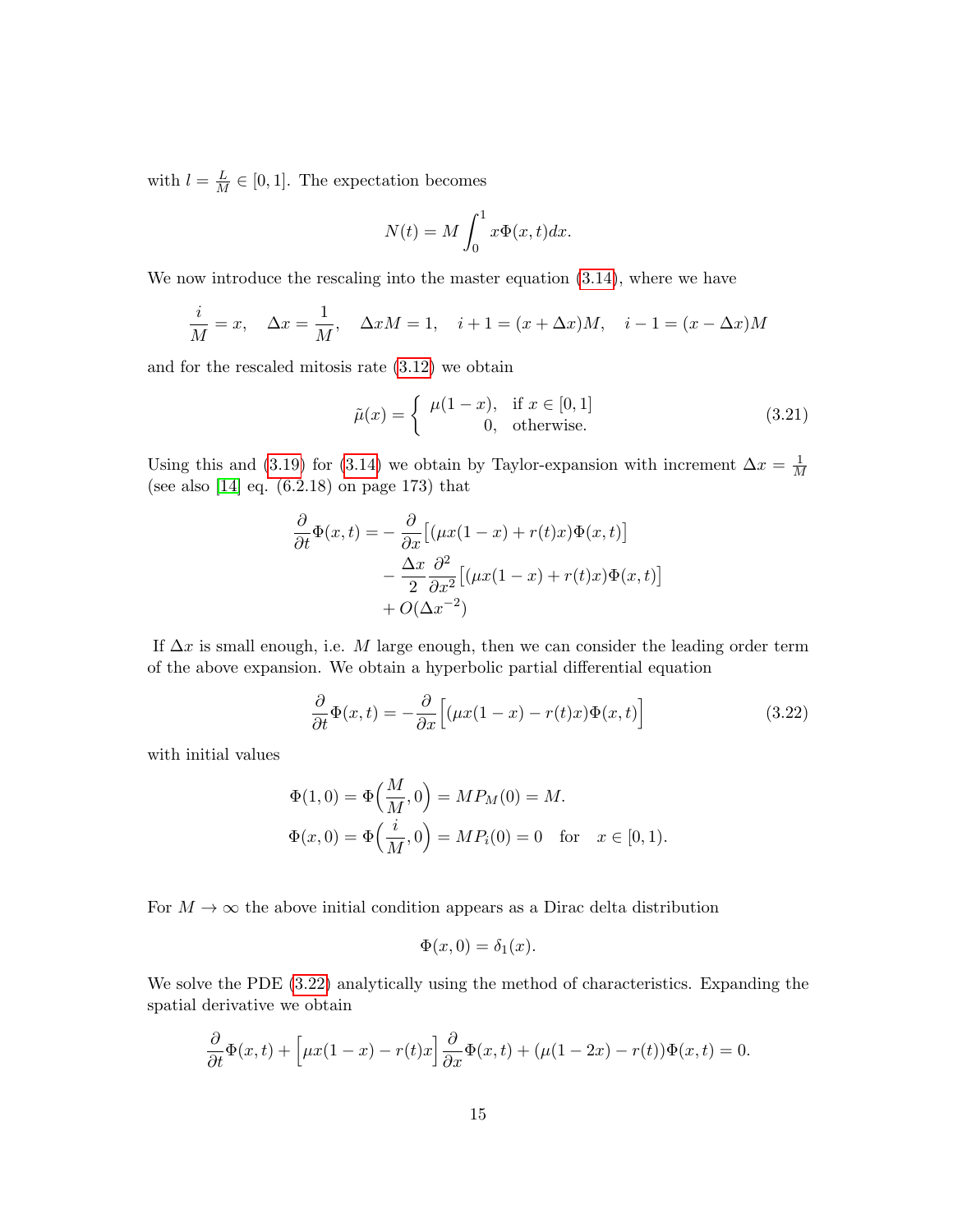This hyperbolic PDE has the characteristic equations

<span id="page-15-1"></span>
$$
\frac{dx}{dt} = \mu x (1 - x) - r(t)x \qquad x(0) = x_0 \qquad (3.23)
$$

$$
\frac{d\Phi}{dt} = -(\mu(1 - 2x) - r(t))\Phi, \qquad \Phi(x, 0) = \delta_1(x). \qquad (3.24)
$$

With the initial value of  $\Phi$  being a Dirac delta distribution and [\(3.24\)](#page-15-0) being linear in  $\Phi$ , we expect that  $\Phi(x,t) = \delta_{x(t)}$  is a weak solution of [\(3.22\)](#page-14-0). Here  $x(t)$  is the solution of [\(3.23\)](#page-15-1) with the initial value  $x_0 = 1$ . See [\[3\]](#page-20-4) for a definition of a weak solution.

**Definition 3.2**  $\Phi \in \mathcal{D}(\Omega) = \mathbb{C}_0^{\infty^*}(\Omega)$  with  $\Omega = [0, 1]$  is a weak solution of [\(3.22\)](#page-14-0), if

<span id="page-15-2"></span><span id="page-15-0"></span>
$$
\frac{d}{dt}\langle \Phi, \zeta \rangle = -\langle (\mu x(1-x) - r(t)x)\Phi(x,t), \frac{\partial}{\partial x}\zeta \rangle
$$

for all  $\zeta \in \mathbb{C}_0^{\infty}(\Omega)$ .

In the following we will use the integral notation for the scalar product and write  $\int \Phi(x, t) \zeta(x) dx$ instead of  $\langle \Phi, \zeta \rangle$ . We obtain the following theorem:

**Theorem 3.3** Let  $x(t)$  be the solution of [\(3.23\)](#page-15-1) with the initial value  $x(0) = 1$ . Then  $\Phi(x,t) = \delta_{x(t)}$  is a weak solution of the PDE system [\(3.22\)](#page-14-0).

Proof.

$$
\frac{d}{dt} \int \Phi(x,t)\varphi(x)dx = \int \frac{\partial}{\partial t} \Phi(x,t)\varphi(x)dx
$$
  
\n
$$
= -\int \left( \int \frac{\partial}{\partial t} \Phi(z,t)dz \right) \frac{\partial}{\partial x} \varphi(x)dx
$$
  
\n
$$
= -\int \left( \int -\frac{\partial}{\partial z} ((\mu z(1-z) - r(t)z)\Phi(z,t))dz \right) \frac{\partial}{\partial x} \varphi(x)dx
$$
  
\n
$$
= \int (\mu x(1-x) - r(t)x)\Phi(x,t)\frac{\partial}{\partial x} \varphi(x)dx
$$

where we used partial integration and [\(3.22\)](#page-14-0). Hence we obtain for  $\Phi(x, t) = \delta_{x(t)}$ 

$$
\frac{d}{dt} \int \Phi(x,t)\varphi(x)dx = \int (\mu x(1-x) - r(t)x)\Phi(x,t)\frac{\partial}{\partial x}\varphi(x)dx
$$

$$
\Leftrightarrow \frac{d}{dt}\varphi(x(t)) = (\mu x(t)(1-x(t)) - r(t)x(t))\frac{\partial}{\partial x}\varphi(x(t))
$$

which is always true since

$$
\frac{d}{dt}\varphi(x(t)) = \frac{dx(t)}{dt}\frac{d\varphi(x)}{dx} = (\mu x(t)(1 - x(t)) - r(t)x(t))\frac{\partial}{\partial x}\varphi(x(t))
$$

with [\(3.23\)](#page-15-1). Hence  $\delta_{x(t)}$  is a weak solution of [\(3.22\)](#page-14-0).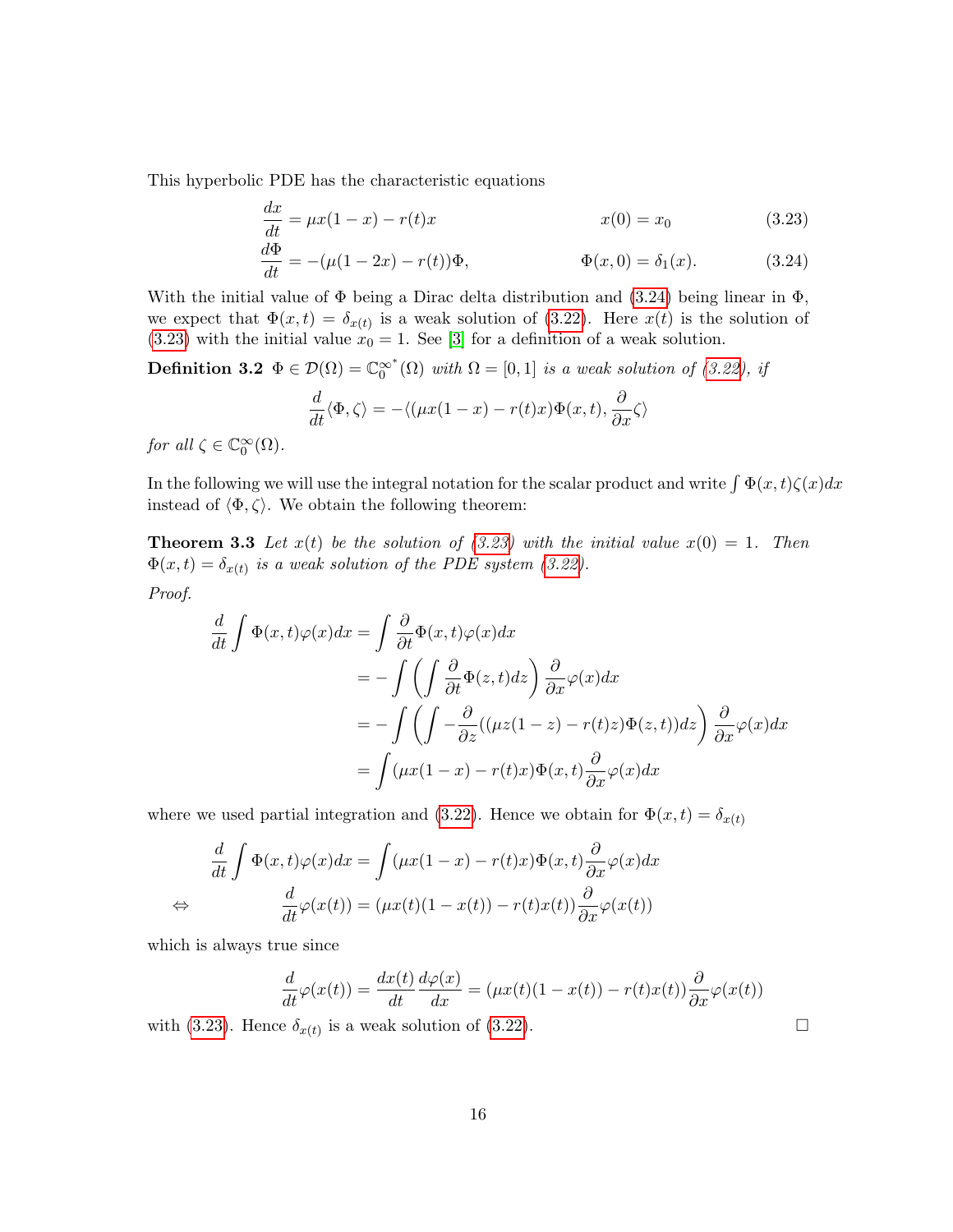#### 3.3 Comparison of the two methods for small and large M

We now want to compare this asymptotic result with the numerical solution from the previous section, cp. Fig[.2.](#page-13-1) Using the solution of Theorem [3.3](#page-15-2) we find

$$
\mathsf{NTCP}_{\Phi}(t) = \int_0^l \delta_{x(t)}(x) dx
$$

with  $l = \frac{L}{M} \in [0, 1]$ . This integral is either 0 if  $x(t) > l$  or 1 if  $x(t) < l$ . Hence the NTCP<sub> $\Phi$ </sub> function is a heavyside function that jumps at  $t = x^{-1}(l)$  from 0 to 1. The following Figure [3](#page-16-0) shows the solutions of the characteristic ODE [\(3.23\)](#page-15-1),  $x(t)$ , (dotted) for particular irradiation doses, the threshold value  $l$  that indicates permanent damage on the healthy tissue (magenta) and the resulting  $\text{NTCP}_{\Phi}$ - functions, which jump at the intersection point of cell density function and tolerance value. The values we used for these simulations are the same values we used for Fig. [2,](#page-13-1) with tissue A on the left and tissue B on the right.



<span id="page-16-0"></span>Figure 3: The dashed lines show the characteristics  $x(t)$  for the three treatment dosages of 3.5, 3.0 and 2.5 Gy/day, for tissue A on the left and tissue B on the right. They start at  $x(0) = 1$  and decrease until they intersect the vertical line of  $x = L$ . At that intersection the NTCP jumps from 0 to 1, indicated by a vertical line in the same color.

In Figure [4](#page-17-1) we compare the approximate NTCP curves with the ones from the numerical approach of Section [3.1](#page-12-0) and we see the transition regions coincide extremely well. We tried many more combinations of fast and slow regenerating tissues and various choices of hazard functions (not shown) and the correspondence of the two NTCP methods was always very good. Hence we succeeded in obtaining a carrying capacity independent formulation of the NTCP.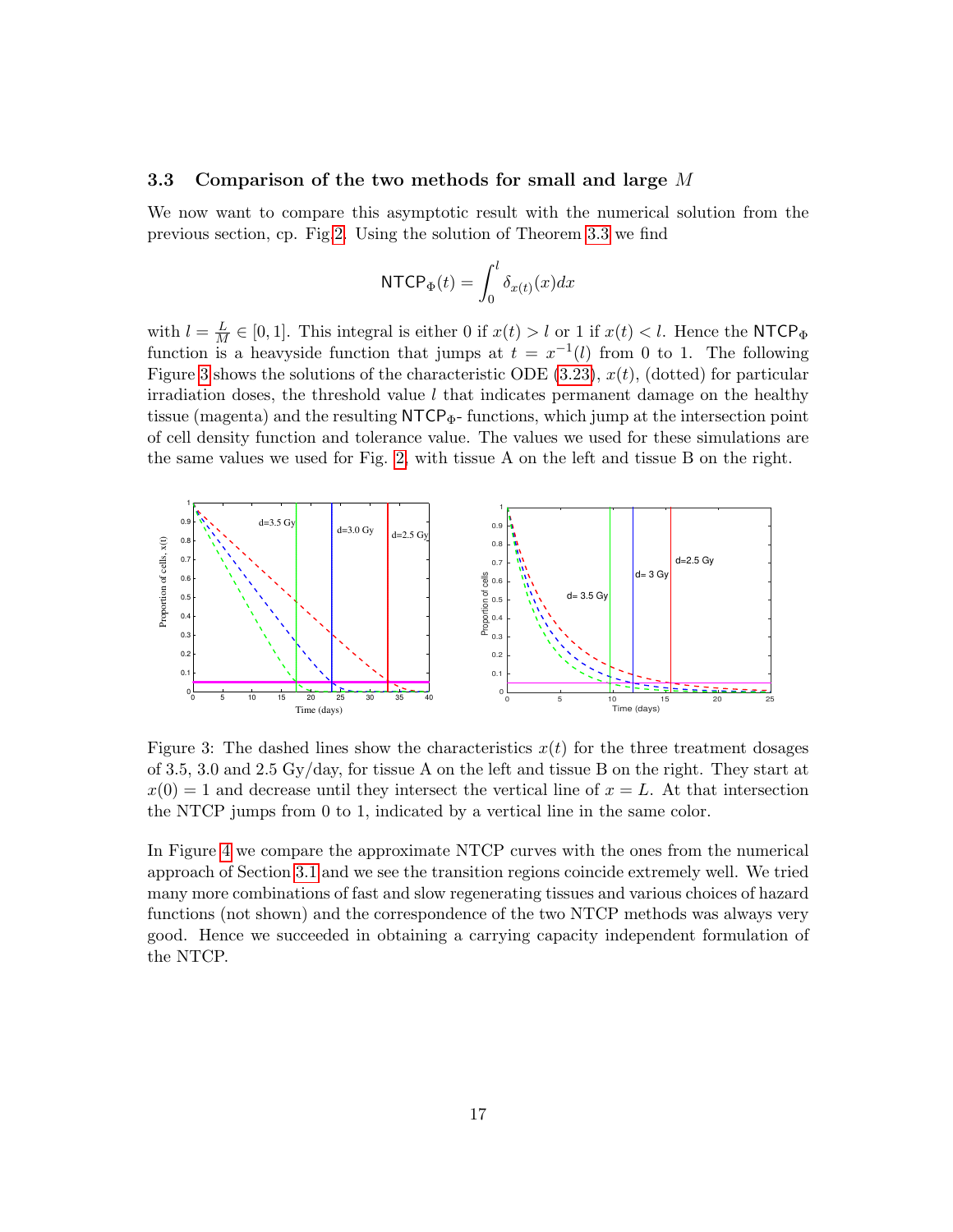

<span id="page-17-1"></span>Figure 4: Overlay of the continuous NTCPs from Figure [2](#page-13-1) and the jumps from the asymptotic analysis, Figure [3.](#page-16-0) Left tissue type A, right tissue type B.

# <span id="page-17-0"></span>4 Clinical significance and the maximal tolerable dose

Concerning the practical use of this NTCP, we propose an algorithm which is centered around the logistic differential equation [\(3.17\)](#page-11-2) which we rewrite for convenience:

<span id="page-17-2"></span>
$$
\frac{dZ}{dt}(t) = \mu Z(t) \left( 1 - \frac{Z(t)}{M} \right) - r(t)Z(t). \tag{4.25}
$$

We have seen in Lemma [3.2](#page-11-0) that this equation approximates the mean field equations [\(3.16\)](#page-11-1) for large carrying capacity M or small variance. Moreover, if we consider the relative abundance  $z(t) := Z(t)/M$ , then we obtain

$$
\frac{dz}{dt}(t) = \mu z(t)(1 - z(t)) - r(t)z(t),
$$

which coincides with the characteristic equation  $(3.23)$  that was used in the asymptotic method for large M. In Section [3.2](#page-13-0) we found that the NTCP $_{\Phi}$  jumps from 0 to 1 exactly when the characteristic  $x(t)$  meets the threshold value l. Transforming back to the original quantities  $Z(t)$ , an equivalent condition is

$$
Z(t_{\text{max}}) = L,\tag{4.26}
$$

where L is the minimal size for an organ to still function and  $t_{\text{max}}$  is the maximal treatment time, for a given treatment, such that the healthy organ is not damaged permanently.

Specifically, we need the following clinical information:

### Patient/organ specific:

1. radiosensitivity parameters of the healthy organ;  $\alpha, \beta$ .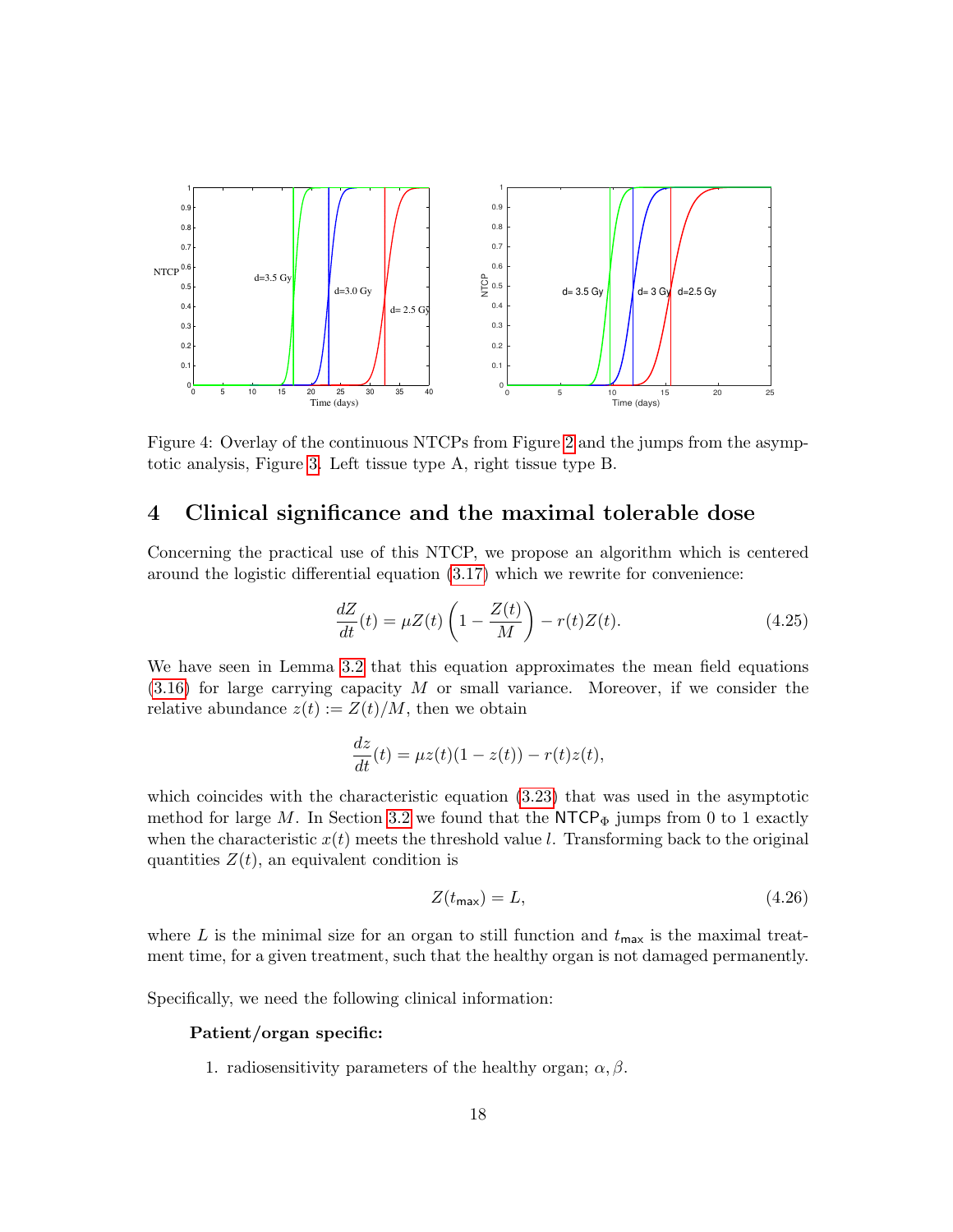|                      | Tissue A               |                       | Tissue B               |                       |
|----------------------|------------------------|-----------------------|------------------------|-----------------------|
| dose rate $(Gy/day)$ | $t_{\text{max}}$ (day) | $D_{\text{max}}$ (Gy) | $t_{\text{max}}$ (day) | $D_{\text{max}}$ (Gy) |
| 2.5                  | 33                     | $82.5\,$              | 15.5                   | 38.75                 |
|                      | 24                     | 72                    | 19                     | 36                    |
| 3.5                  |                        | 59.5                  | 9.5                    | 33.25                 |

<span id="page-18-1"></span>Table 2: Maximal treatment time  $t_{\text{max}}$  and maximal tolerable dosages  $D_{\text{max}}$  for three uniform radiation treatments. tissue A describes a fast repairing tissue, while tissue B is slow repairing.

- 2. minimal viable size of the organ; L
- 3. initial organ size;  $Z(0)$
- 4. normal organ size; M
- 5. mean organ repair rate if damaged;  $\mu$

#### Treatment specific:

1. treatment schedule, fractionated, hypo-hyper fractionation, brachytherapy etc.;  $D(t)$ . The radiation sensitivity parameters  $\alpha, \beta$  and the treatment schedule  $D(t)$  enter the hazard function  $h(t)$  [\(2.3\)](#page-3-0) or [\(2.4\)](#page-3-0) and hence the removal rate  $r(t)$ .

We solve the logistic equation [\(4.25\)](#page-17-2) until  $Z(t_{\text{max}}) = L$  to find the maximal tolerable treatment time  $t_{\text{max}}$ . The corresponding maximal tolerable treatment dose is

$$
D_{\max} = D(t_{\max}).
$$

As an example we use the parameter values of  $\alpha/\beta = 3$  from Table [1](#page-12-1) for three uniform treatments with dose rates  $d = 2.5, 3, 3.5$  Gy/day and the two tissue types A and B. The NTCP curves were shown in Figure [4](#page-17-1) (right). The maximal tolerable dose and the maximal time of exposure in these cases are listed in Table [2.](#page-18-1)

# <span id="page-18-0"></span>5 Conclusions

We introduced a mathematical model for the normal tissue complication probability (NTCP), which is based on patient specific, organ specific and treatment specific parameters. This of course means that we do not provide a one-fits-all formula. Rather, we present a framework such that in a given situation, a NTCP can be derived. The analysis of the stochastic birth-death process suggests to use the logistic differential equation [\(3.17\)](#page-11-2) as a good indicator of the NTCP. Hence the model is no longer complicated, rather, it is mathematically simple. There is even an explicit solution to the logistic equation. Moreover, the number of parameters that are needed is quite limited  $(\alpha, \beta, Z(0), M, L)$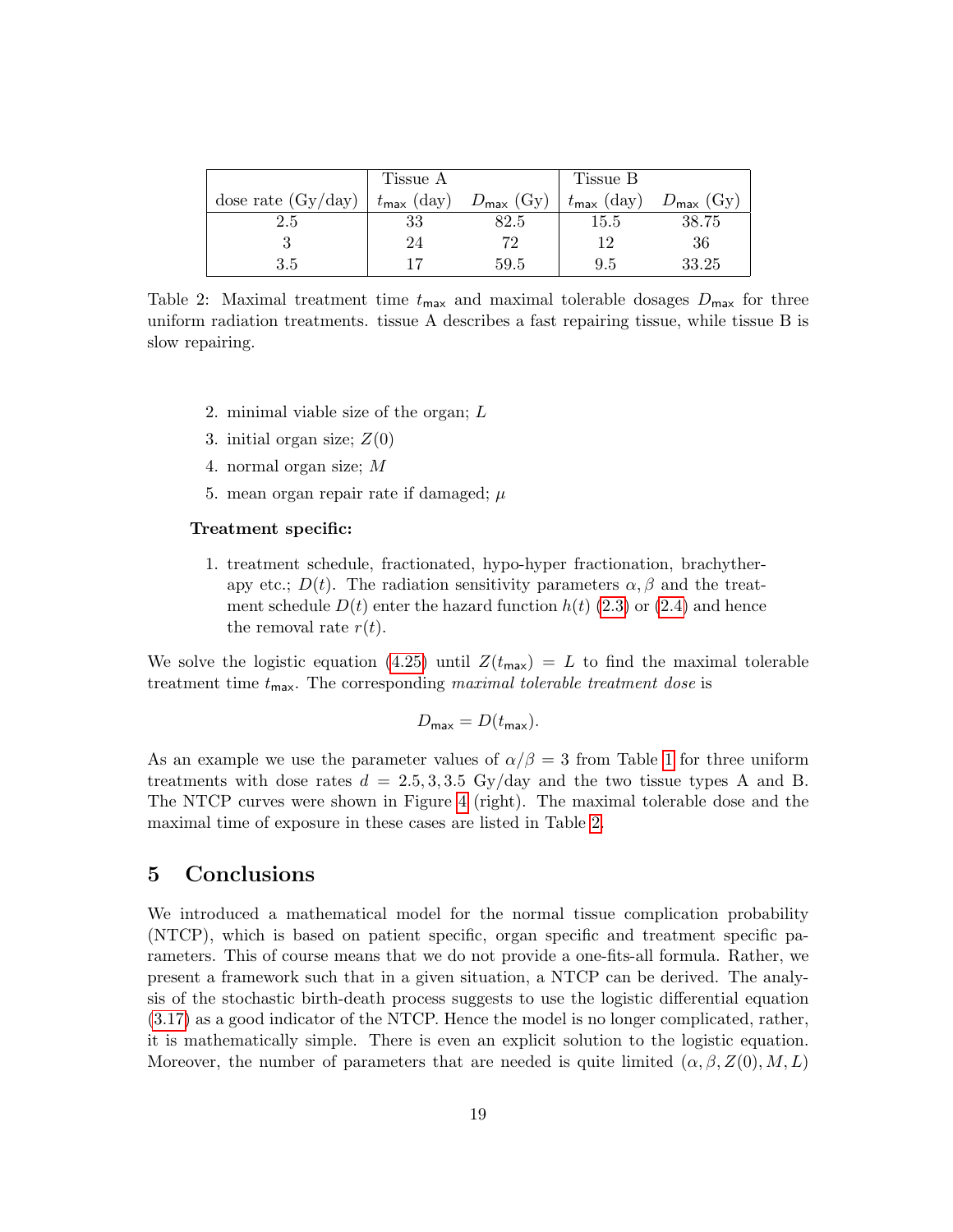and there is real hope that these parameters can be estimated for many healthy tissues in the future. If this is achieved, we obtain a biologically-based formulation of the NTCP instead of a statistically based NTCP as the one by Lyman, for example.

The choice of hazard function  $h(t)$  is very important and to illustrate our method we considered two different extreme cases of tissues. For tissue A we assumed that it repairs tissue very quickly, however, single strand breaks can interact disrespective the time they were created, [\(2.3\)](#page-3-0). Tissue B repairs very slowly and single strand breaks can only interact if they are no more than 6h apart [\(2.4\)](#page-3-0). Our method worked very well for these extreme cases, as well as for other combinations which we did not show here.

In a next step we can then compare the tumor control probability to the NTCP and formulate a constraint optimization problem and an optimal control problem. These are based on the following patient specific and organ specific parameters:

- radio sentisitvities of tumor at hand;  $\alpha_t, \beta_t$  and initial tumor size  $n_0$ .
- radio sensitivities of the involved healthy tissue;  $\alpha_h$ ,  $\beta_h$
- initial size of the healthy tissue  $Z_0$ , the normal size of the healthy tissue  $M$ , and the minimal tolerable size of the organ at hand L.
- tumor growth rate b, and tumor death rate  $r_t(t)$  based on a radiation schedule  $D(t)$
- healthy tissue repair rate  $\mu$ , and death rate of healthy tissue due to treatment  $r_h(t)$ , given by a treatment  $D(t)$ , which can include a dose-volume histogram of the exposed healthy tissue.

In the following we denote by  $\mathcal D$  the set of admissible treatment schedules consisting of certain functions  $D : [0, t_{\text{max}}] \to \mathbb{R}^+$ . Note that  $D$  can include restrictions on the maximal dose in total and per time interval and further a-priori choices on the type of treatment (e.g. discrete radiation events, continuous radiation, weekends off, etc.). For a given treatment schedule D let  $(n(\cdot; D), Z(\cdot; D))$  denote the solutions of

$$
\begin{array}{rcl}\n\frac{dn}{dt} & = & (b - r_t(t))n, \qquad n(0) = n_0 \\
\frac{dZ}{dt} & = & \mu Z\left(1 - \frac{Z}{M}\right) - r_h(t)Z, \qquad Z(0) = Z_0.\n\end{array}
$$

Note that the variable  $D(t)$  enters the radiation induced death rates  $r_t(t), r_h(t)$  through the hazard functions.

The goal of the radiation therapy taking into account TCP and NTCP is to achieve tumor control in a certain time interval while restricting the damage. Note that the first means to have TCP equal to one at final time  $t_{\text{max}}$ , which can be expressed already by the formula of Zaider-Minerbo [\(2.8\)](#page-5-2). The constraint has to be formulated in the whole time interval  $[0, t_{\text{max}}]$  however, since too strong damage during the treatment cannot guarantee recovery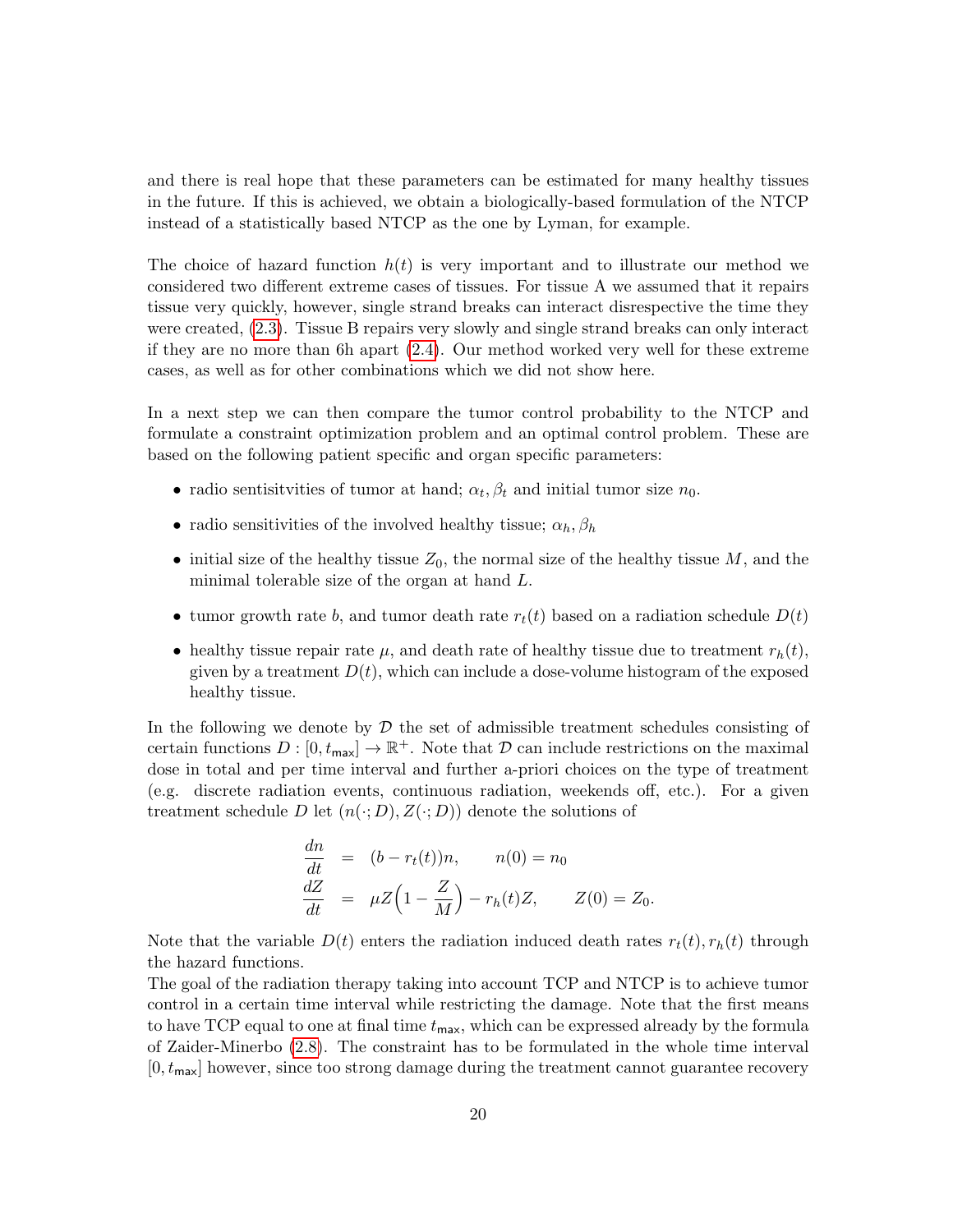even if the NTCP is again below a threshold at time  $t_{\text{max}}$ .

Control problem: Find  $D \in \mathcal{D}$  such that

$$
\mathsf{TCP}_{ZM}(t_{\mathsf{max}}) = \left(1 - \frac{n(t_{\mathsf{max}}; D)}{n_0 + bn_0 \int_0^{t_{\mathsf{max}}}\frac{dt}{n(t;D)}}\right)^{n_0} = 1, \qquad Z(t; D) \ge L \quad \text{for all} \quad 0 < t \le t_{\mathsf{max}}.
$$

Since it may be difficult or even impossible to achieve exact controllability in a finite time interval, we alternatively formulate an optimization problem rather in the tradition of optimizing treatment schedules:

### Optimization problem:

$$
\max_{D \in \mathcal{D}} \mathsf{TCP}_{ZM}(t_{\mathsf{max}}), \quad Z(t; D) \ge L \text{ for all } 0 < t \le t_{\mathsf{max}}.
$$

The analysis of this optimization problem and the control problem depends on specific choices of  $D$  and parameters, which exceeds the scope of this paper and it is an interesting problem for future research.

Acknowledgements: Research leading to this paper was carried out when the first author was with WWU Münster, partly visiting University of Alberta supported via the PROMOS programm funded by the German Academic Exchange Service (DAAD). Parts of this manuscript were written during a research stay of TH at the Mathematical Biosciences Institute in Columbus, Ohio. TH is supported through NSERC. MB acknowledges support by the German Science Foundation DFG via EXC 1003 Cells in Motion Cluster of Excellence, Münster, Germany.

# References

- <span id="page-20-1"></span>[1] L.J.S. Allen. An Introduction to Stochastic Processes with Applications to Biology. Prentice Hall, Upper Saddle River, NJ, 2003.
- <span id="page-20-2"></span>[2] A. Dawson and T. Hillen. Derivation of the tumor control probability (TCP) from a cell cycle model. Comput. and Math. Meth. in Medicine, 7:121–142, 2006.
- <span id="page-20-4"></span>[3] L.C. Evans. Partial Differential Equations. American Mathematical Society, Providence, RI, 1998.
- <span id="page-20-0"></span>[4] W. Feller. Die Grundlagen der Volterraschen Theorie des Kampfes ums Dasein in Wahrscheinlichkeitstheoretischer Behandlung. Acta Biometrica, 5:11–40, 1939.
- <span id="page-20-3"></span>[5] J. F. Fowler. 21 years of biologically effective dose. British Journal of Radiology, 83(991):554–568, 2010.